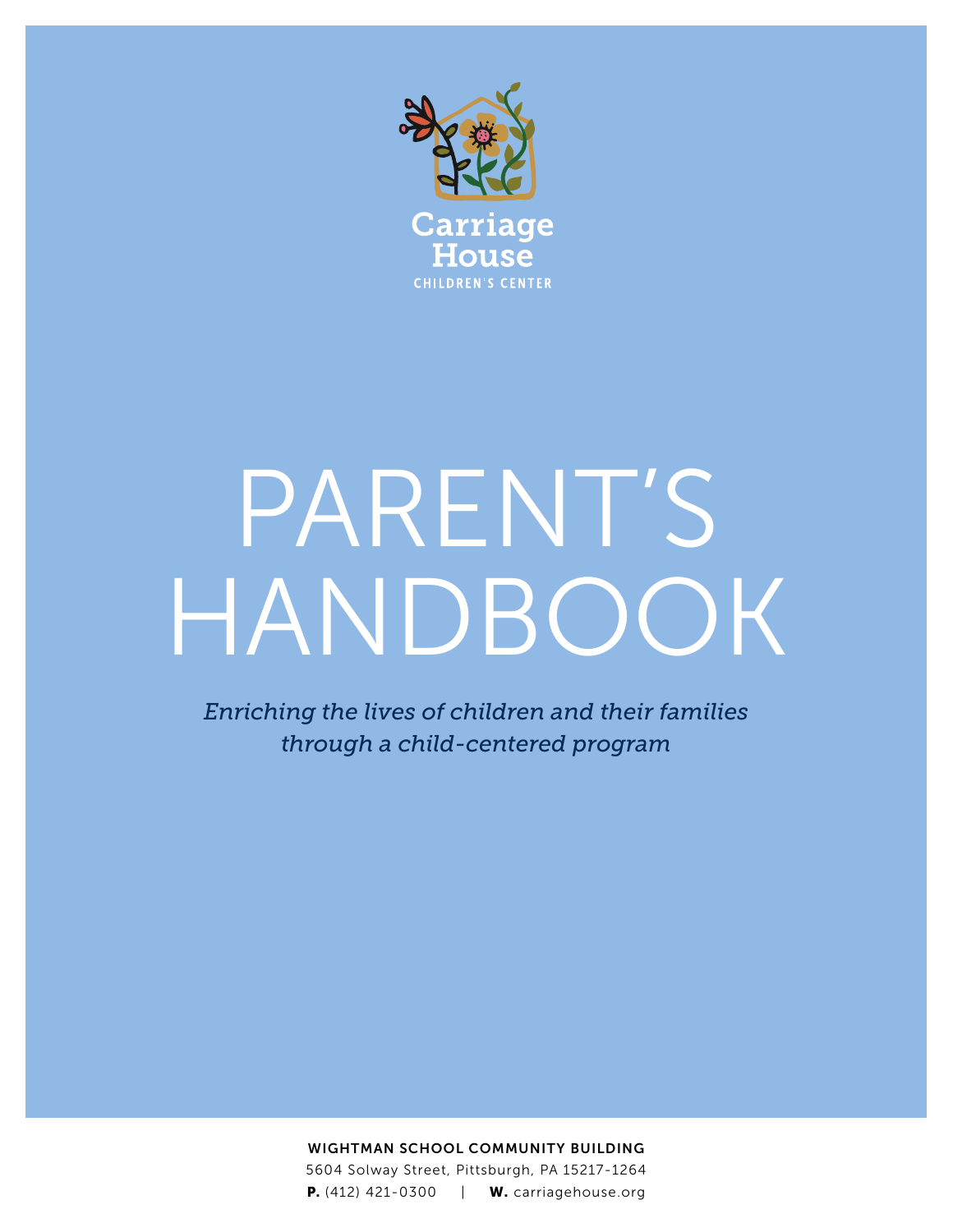## *Welcome!*

Dear Parents\*,

It is our pleasure to welcome you and your child to the Carriage House Children's Center! We eagerly anticipate an exciting and successful year for your child. Our entire staff has prepared a nurturing and stimulating environment, full of opportunities designed to help your child grow and develop. Our child-centered philosophy and goals, combined with an active partnership with you--your child's most important teacher--help us to guide your child through the countless important moments she will experience during her time here.

There are many details involved in being a member of our Carriage House community. I hope this Family Handbook will be a helpful resource as you become acquainted with our philosophy, goals, policies and procedures. This handbook is a reflection of contributions in time and energy from staff, parents, and the Board of Directors, to whom we are very grateful. Our thanks go to the children whose spirit and trust constantly remind us to strive to provide a high-quality program for them.

If you have questions that are not answered within these pages, please remember that the door is always open, and that we appreciate and value your comments and suggestions.

Sincerely,

 $\sim$ 

Sharon Amick Executive Director 412-421-0300 [amick@carriagehouse.org](mailto:amick@carriagehouse.org) Carriage House Children's Center

\*Please note that throughout this handbook and other written materials from the Center, the term "parent" is used to include custodial and non-custodial parents, legal guardians, and others identified, by those having legal responsibility for the child, as someone who can assume the parental role.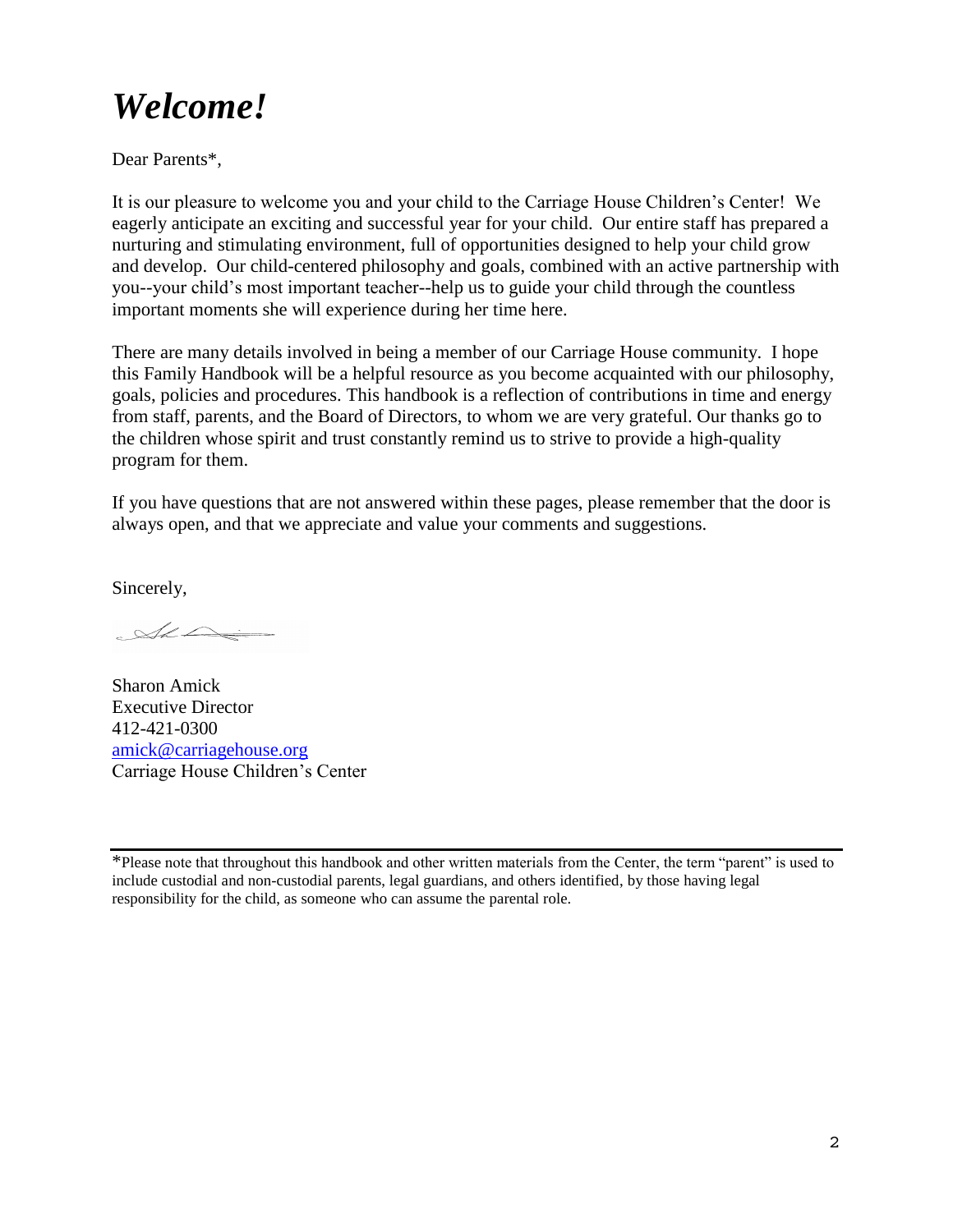## **Table of Contents**

| Welcome                                           | $\boldsymbol{2}$ |
|---------------------------------------------------|------------------|
| <b>Center Philosophy</b>                          | 6                |
| <b>Mission Statement</b>                          | 6                |
| <b>Core Beliefs</b>                               | 6                |
| <b>General Background Information</b>             | 6                |
| <b>Program Description</b>                        | 7                |
| Hours of Operation                                | 7                |
| Children's Schedules                              | 8                |
| <b>Staff: Child Ratios</b>                        | 8                |
| <b>Infant-Toddler Program</b>                     | 8                |
| Preschool Program                                 | 8                |
| Half-Day Programs                                 | 8                |
| Half-Day/Full-Day Programs                        | 9                |
| <b>Summer Camp</b>                                | 9                |
| <b>Admissions Policy and Procedures</b>           | 9                |
| Eligibility                                       | 9                |
| Visitation                                        | 9                |
| <b>Application Process for New Students</b>       | 10               |
| <b>Application Process for Returning Students</b> | 10               |
| <b>Enrolling Children with Special Needs</b>      | 10               |
| <b>Contractual Agreements</b>                     | 10               |
| <b>Tuition Policy</b>                             | 11               |
| <b>Field Trip Fees</b>                            | 11               |
| Forms and Confidentiality                         | 11               |
| <b>Withdraw or Termination</b>                    | 12               |
| <b>Curricula and Learning</b>                     | 12               |
| <b>Staff Qualifications</b>                       | 13               |
| <b>Classroom Environments</b>                     | 13               |
| High/Scope Curriculum                             | 13               |
| Assessment                                        | 13               |
| <b>Obtaining Support Services</b>                 | 14               |
| <b>Transitions</b>                                | 14               |
| <b>Toilet Training</b>                            | 14               |
| <b>Rest Time</b>                                  | 15               |
| Outings and Field Trips                           | 15               |
| Holidays and Cultural Celebrations                | 15               |
| <b>Birthdays</b>                                  | 16               |
| Toys from Home                                    | 16               |
| Technology and Interactive Media                  | 16               |
| <b>Home and School Communications</b>             | 17               |
| Limited English Proficiency                       | 17               |
| Partnership with Parents                          | 17               |
| <b>Teacher Contacts</b>                           | 17               |
| <b>Parent Conferences</b>                         | 17               |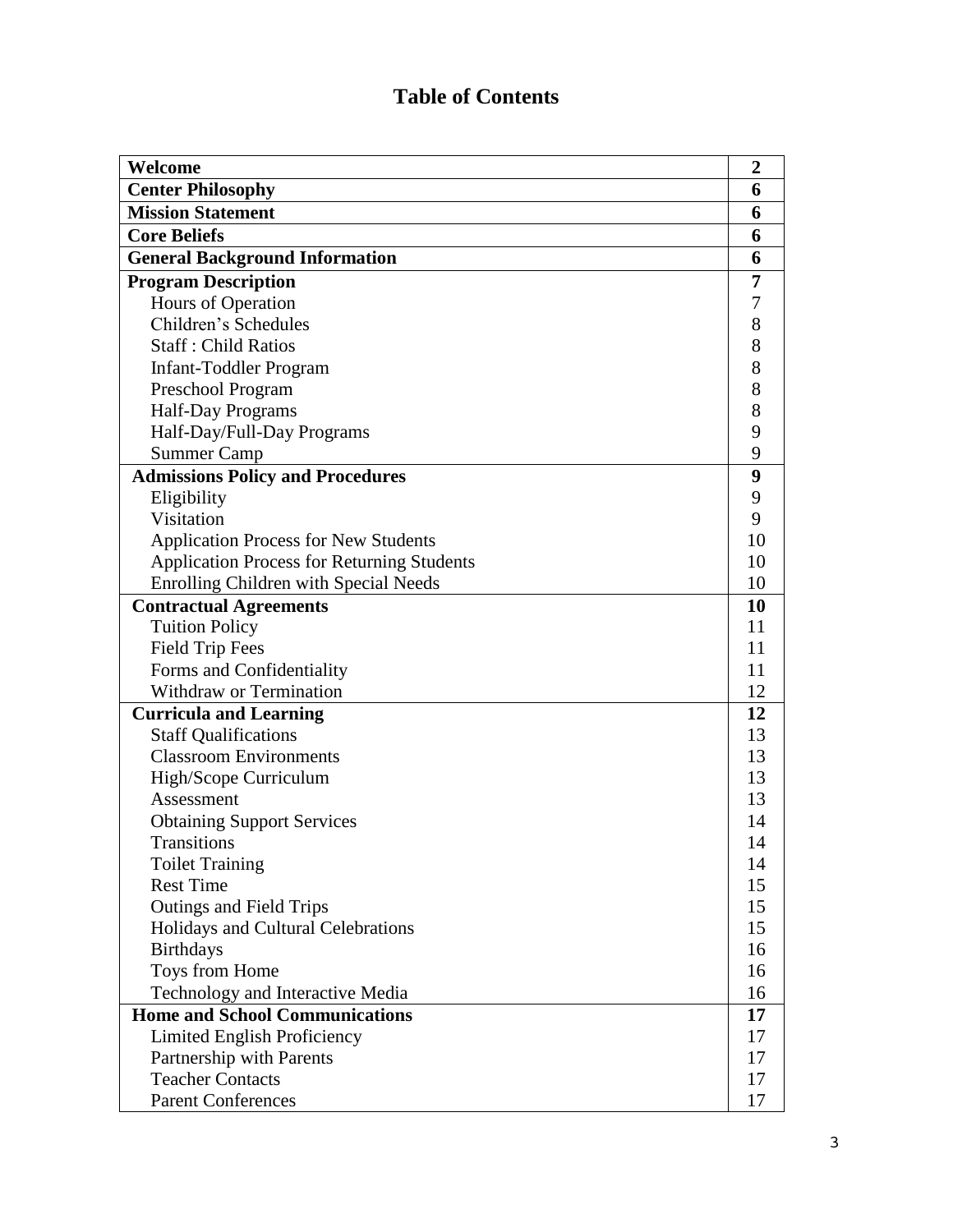| 18 |
|----|
|    |
| 18 |
| 18 |
| 18 |
| 19 |
| 19 |
| 19 |
| 19 |
| 19 |
| 20 |
| 20 |
| 20 |
| 21 |
| 21 |
| 21 |
| 21 |
| 21 |
| 22 |
| 22 |
| 23 |
| 23 |
| 23 |
| 24 |
| 24 |
| 24 |
| 24 |
| 24 |
| 24 |
| 25 |
| 26 |
| 26 |
| 27 |
| 27 |
| 27 |
| 27 |
| 27 |
| 28 |
| 28 |
| 28 |
| 28 |
| 29 |
| 29 |
| 29 |
| 29 |
| 30 |
| 30 |
| 30 |
|    |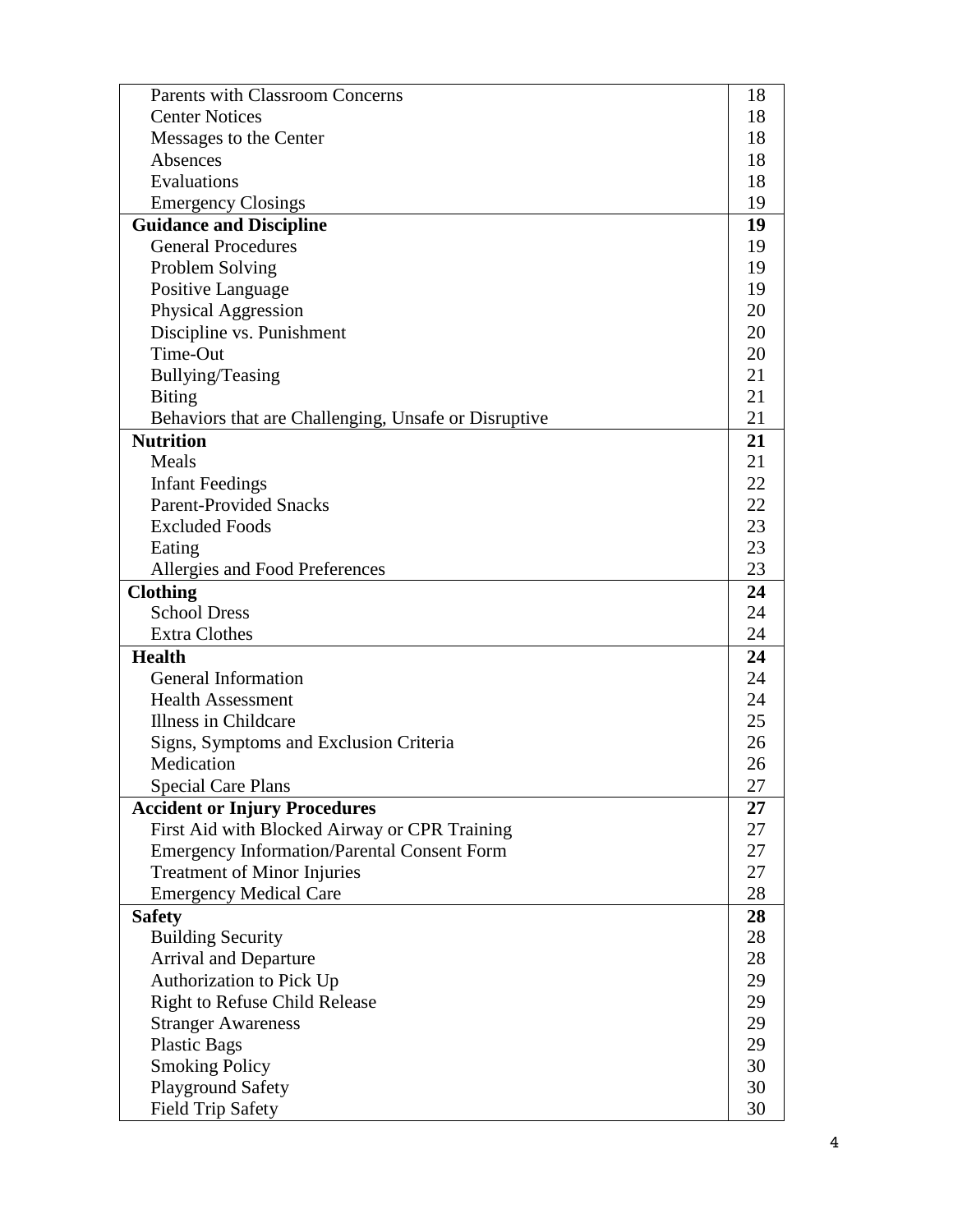| <b>Fire Safety</b>                     | 31 |
|----------------------------------------|----|
| Extreme Weather and Outdoor Play       | 31 |
| Traffic/Parking                        | 31 |
| <b>Suspected Child Abuse</b>           | 32 |
| <b>Prohibited Substances</b>           | 32 |
| Child Custody                          | 32 |
| <b>General Center Policies</b>         | 33 |
| <b>Parent Supervision</b>              | 33 |
| Elevator Use                           | 33 |
| Cell Phone Use                         | 33 |
| Late Departure Policy                  | 33 |
| <b>Respectful Behaviors</b>            | 33 |
| Social Media                           | 34 |
| <b>Employment of CHCC Staff</b>        | 34 |
| <b>University Related Projects</b>     | 34 |
| <b>Parent Teacher Organization</b>     | 35 |
| <b>Administrative Staff</b>            | 36 |
| <b>Board of Directors</b>              | 36 |
| <b>Family Handbook Acknowledgement</b> | 37 |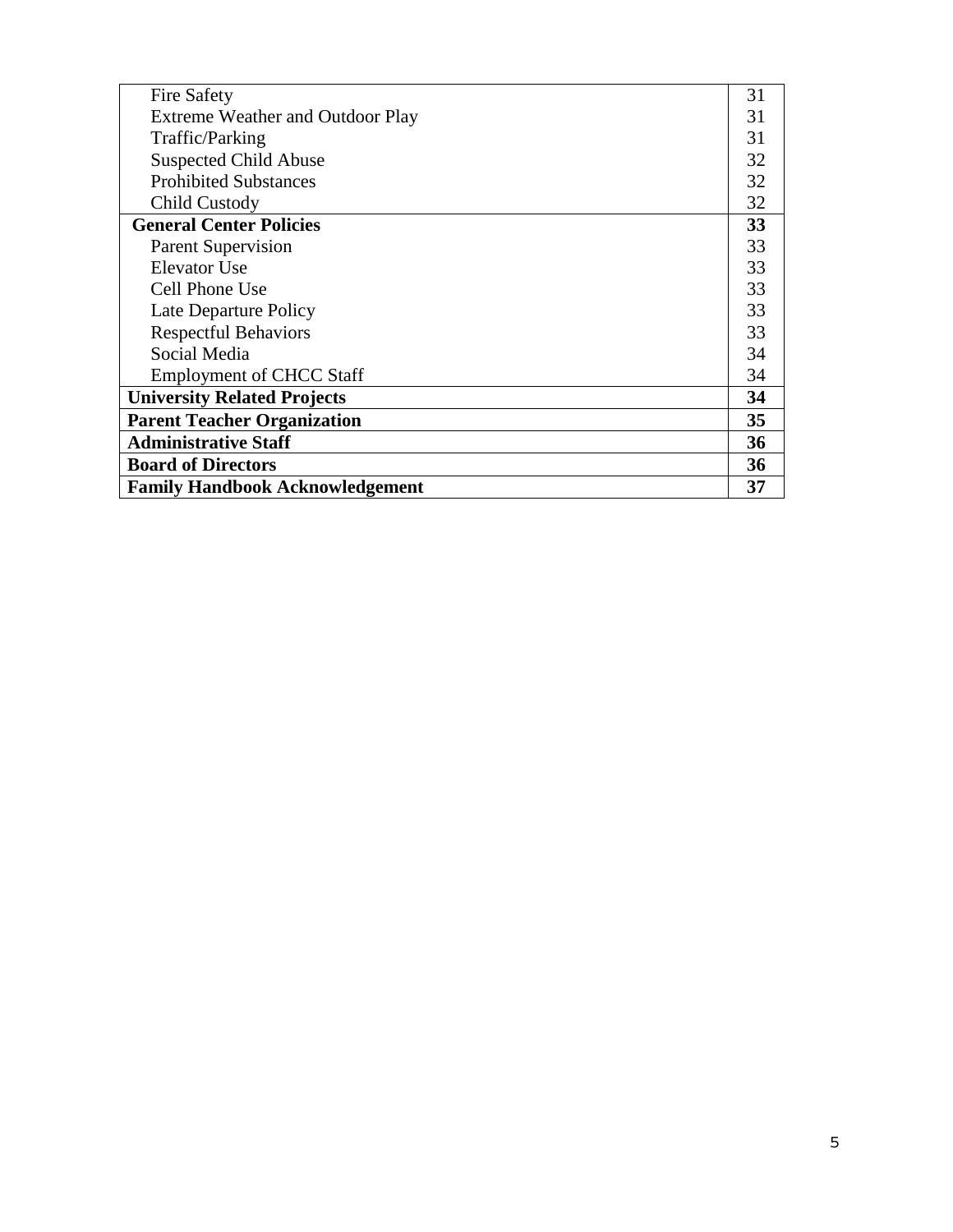#### **CENTER PHILOSOPHY**

The Carriage House Children's Center philosophy stresses many hands-on experiences, both child and teacher initiated. Our classroom programs are based on both developmental and individual appropriateness. Each classroom environment is rich with a variety of materials to stimulate, soothe, inspire and challenge the children. The established routines and schedules allow for a balance of quiet and active times, outdoor experiences, meals, snacks, and activity times based on an emergent curriculum--the High/Scope approach--in which children construct their understanding of the world from their active involvement with people, materials, and ideas.

#### **MISSION STATEMENT**

Carriage House Children's Center nurtures the lives of children and their families in an early learning environment that values exploration, problem-solving and each child's natural curiosity as the foundation for life-long learning.

### **CORE BELIEFS**

- We believe in creating an inclusive community where all families, children and staff feel welcome and respected.
- We believe in building strong relationships with children to promote individual strength and acceptance as they develop a positive attitude towards self and others.
- We believe in developing the physical, intellectual, social and emotional needs of children through play-based curriculum that emerges from their interests.
- We believe in becoming trusted partners with families to respond to evolving needs.
- We believe in fostering a continuous learning environment for educators to become role models and mentors in an exemplary early childhood education setting.

#### **GENERAL AND BACKGROUND INFORMATION**

The Carriage House Children's Center was incorporated in June 1974 as a non-profit corporation to provide quality child care for preschoolers and their families. It opened in the carriage house of Benedum Hall on the Chatham College campus with a start-up loan from the college. The Infant-Toddler Center of Squirrel Hill was added in November, 1981 at the Wightman School Community Building to meet the needs of children from the ages of six weeks to thirty-six months. In May of 1986 Carriage House purchased the Wightman School Community Building, so that presently the infant-toddler and preschool programs are housed in the same building. In addition, the Carriage House has a management contract with The Children's Center of Pittsburgh, an affiliate of Magee-Women's Hospital, and is responsible for the staffing and programming of that Center, located at 327 Craft Avenue in Oakland.

The Center is dedicated to providing an enriching and positive experience for children ages six weeks through five years. We have been awarded a Four STAR rating by Keystone STARS, a quality improvement program funded by the PA Office of Child Development & Early Learning that recognizes child care providers who exceed state health and licensing requirements. In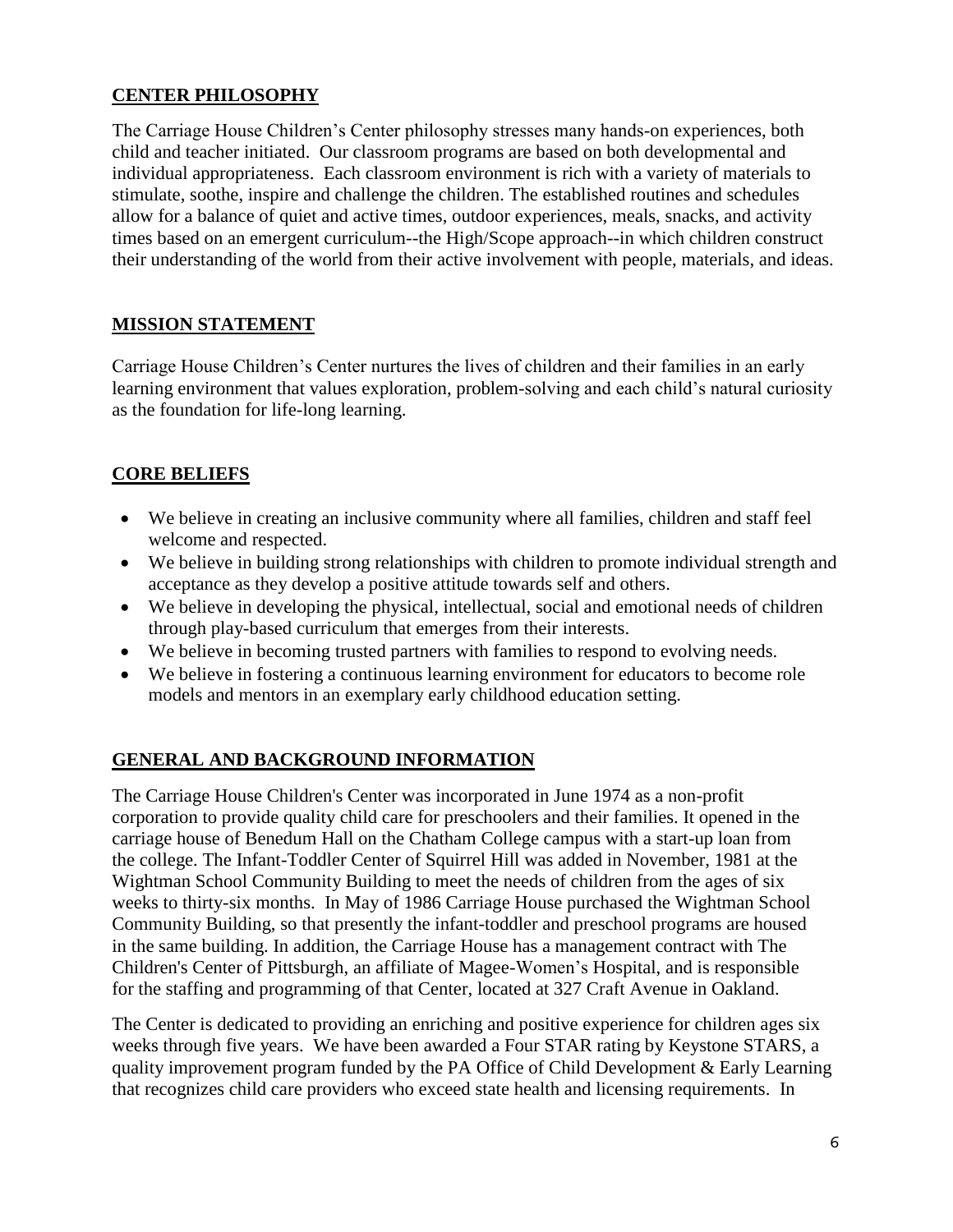addition, Carriage House is accredited by the National Association for the Education of Young Children (NAEYC), which is a voluntary but very thorough process assuring quality programming. Carriage House is also licensed by the Department of Education as a Private Academic School to provide a Kindergarten program.

Finally, in January 2009 we received LEED GOLD certification in the *Leadership in Energy and Environmental Design (LEED®) for an Existing Building rating system. Our building is one out* of two LEED® buildings in Western Pennsylvania. And, we believe we are one of the first (if not the only) childcare center in the country to be environmentally certified in an old facility.

#### So What Does This Mean?

Carriage House has made drastic improvements to the building and to our maintenance practices that adhere to environmental standards. Six major changes have taken place to assure an environmentally healthy building:

- 1. The entire heating and cooling system in the building was redesigned to provide optimum energy efficiency (93% efficient at a savings of 70% in natural gas cost) and to provide healthier indoor air quality for our children.
- 2. The lighting has been substantially improved by adding natural light from replacement windows and by using lighting products that are non-reflective and have a natural light quality. All lamps were chosen because they have lower mercury content.
- 3. The cleaning products that we use now are certified environmentally healthy and biodegradable—safer for people.
- 4. All paint sealants and finishing products were chosen because they contain low VOCs (volatile organic compounds).
- 5. We have instituted a building-wide recycling program. This has allowed us to teach children about "reduce, re-use, recycle".

6. We have professionally removed and/or contained all indoor environmental hazards. We are constantly striving to make our program "green", both in our use of materials and the curriculum to which we expose our children. We value the environment and your child's future, and are excited about our involvement in the *LEED®* program.

CHCC is licensed and regulated by the Pennsylvania Department of Human Services (DHS). Regulations are very explicit and are outlined in a manual that we are required to follow. Sometimes parents may question our insistence on the completion of forms. Our license could be put in jeopardy if regulations are not followed, which is why your cooperation is essential.

#### **PROGRAM DESCRIPTION**

#### **Hours of Operation**

Carriage House is open year round, Monday through Friday. During the coronavirus pandemic, Carriage House will operate from 8:00 a.m. to 5:00 p.m. When feasible, we will resume our 7:30 a.m. to 6:00 p.m. hours. There are a variety of programs offered to meet both the children's and parents' individual needs. The Center is closed on major national holidays and for at least a week around the Christmas and New Year's holidays. There is also a short break before the beginning of summer camp and before the fall program starts so that staff can prepare for the new sessions. A new calendar is available to parents each year and can be found on our website.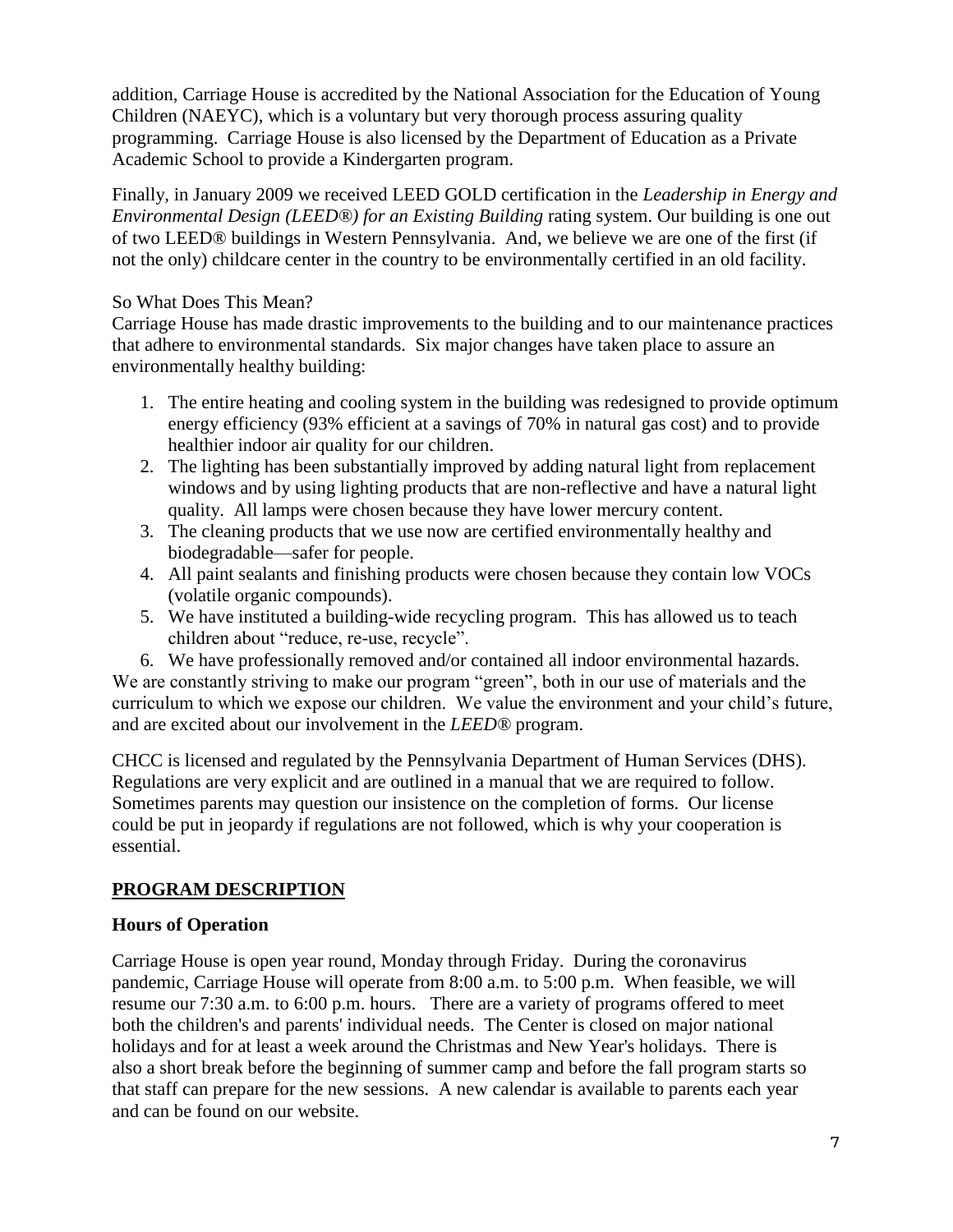#### **Children's Schedules**

Children's daily schedules are not to exceed 9 hours, giving working parents half an hour both before and after to travel to and from work. Parents complete a form each year letting us know the hours their child will attend each day. Changes to this schedule need to be cleared with teachers and the administration. We aim to be flexible, but we also understand the importance of consistent schedules for children. Staffing is also arranged based on your child's schedule, so changes to that schedule must be cleared with CHCC administration.

#### **Staff:Child Ratios**

Carriage House generally exceeds the ratios of staff to children recommended by NAEYC which is as follows:

| <b>AGE (MONTHS)</b> | $#$ STAFF | $#$ CHILDREN |
|---------------------|-----------|--------------|
| $0 - 12$            |           |              |
| $13 - 24$           |           |              |
| $25 - 36$           |           |              |
| 37                  |           |              |

**The Infant-Toddler Program** provides 12 month full day care. Children are divided into age groupings as follows:

| 6 weeks - 9 months    |
|-----------------------|
| 9 months-12 months    |
| 12 months - 18 months |
| 18 months - 30 months |
| 24 months - 40 months |
|                       |

These age groups are approximate and vary according to the time of year a child is enrolled. Each child's developmental level is also a determining factor, rather than placement being decided by chronological age alone.

**The Preschool Program** is divided into a school year session and a summer camp session. The school year begins in early September and ends during the last week of May. Summer camp operates during June, July and August. Both half-day and full-day programs are available. Children are grouped by age and there is usually a full year's age range within a group.

Children enrolled in the school year session are divided into age groups as follows:

#### **Half-Day Programs**

| <b>Program Name</b>       | <b>Room</b> | Days of the Week             | Time           |
|---------------------------|-------------|------------------------------|----------------|
|                           | #           |                              |                |
| Two Morning Twos $(2x2s)$ | 104         | T/Th                         | 9 am -12 pm    |
|                           |             | $(w / \text{ lunch option})$ | $9$ am $-1$ pm |

| <b>Program Name</b>           | Room# | Days of the Week     | <b>Time</b>     |
|-------------------------------|-------|----------------------|-----------------|
| Three Morning Threes $(3x3s)$ | 104   | M/W/F                | $9$ am $-12$ pm |
|                               |       |                      |                 |
|                               |       | $(w /$ lunch option) | $9$ am $-1$ pm  |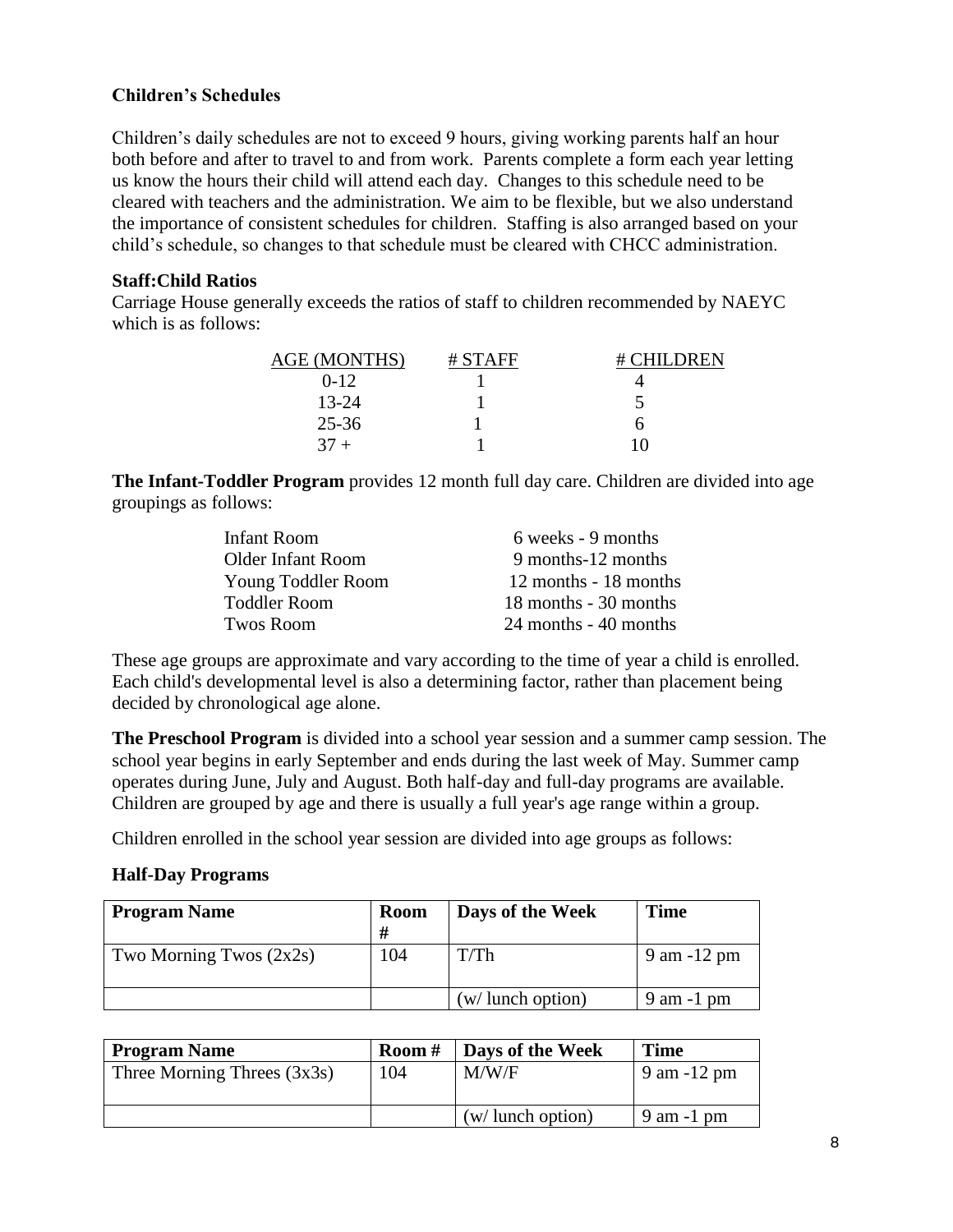#### **Half-Day/Full-Day Programs**

In the following age groups, early morning and late afternoon extended day options are available from 8:00 a.m. to 5:00 p.m. and curriculum planning is done by the teaching staff for the entire day. Keeping to a maximum daily schedule of 9 hours, parents can design their child's schedule according to their individual needs, keeping in mind that consistency is important for young children.

| <b>Program Name</b> | Room# | Days of the Week             | <b>Time</b>       |
|---------------------|-------|------------------------------|-------------------|
| Threes              | 101   | M-F (includes lunch)         | $9$ am $-1$ pm    |
|                     |       | 3 Full Days (includes lunch) | $9$ am $-3:30$ pm |

The **minimum attendance** required in order to provide this consistency is listed below:

| <b>Program Name</b> | Room#     | Days of the Week             | <b>Time</b>             |
|---------------------|-----------|------------------------------|-------------------------|
| Fours               | 102 & 107 | M-F (includes lunch)         | $9$ am $-1$ pm          |
|                     |           | 3 Full days (includes lunch) | 9 am $-3:30 \text{ pm}$ |

| <b>Program Name</b> | Room $#$ | Days of the Week | <b>Time</b>             |
|---------------------|----------|------------------|-------------------------|
| Fours/Fives         | 108      | 5 Full days      | 9 am $-3:30 \text{ pm}$ |
| (Kindergarten)      |          |                  |                         |

#### **Summer Camp** (for 3-7 year olds)

In addition to the school year program, we offer a summer camp for children during June, July and August. The Center is open daily from 8:00 a.m. to 5:00 p.m. and a variety of full-time and part-time options are available. A separate application and signed financial agreement are required for children who attend the summer program.

#### **ADMISSIONS POLICY AND PROCEDURES**

#### **Eligibility**

The Carriage House enrolls children from the general community who are eligible by age and development for the individual programs. The Center does not discriminate on the basis of race, color, sex, creed or religion, national or ethnic background, veteran's status or disability, sexual orientation or political persuasion in administration of admission and program policies and practices. To begin the enrollment process, the parent should telephone the Center for information, request an application and inquire about visitation.

#### **Visitation**

During the coronavirus pandemic, Carriage House will offer tours after business hours and virtually. When feasible, we will return to allowing parents to visit during school hours so that they may observe children in the classroom environment.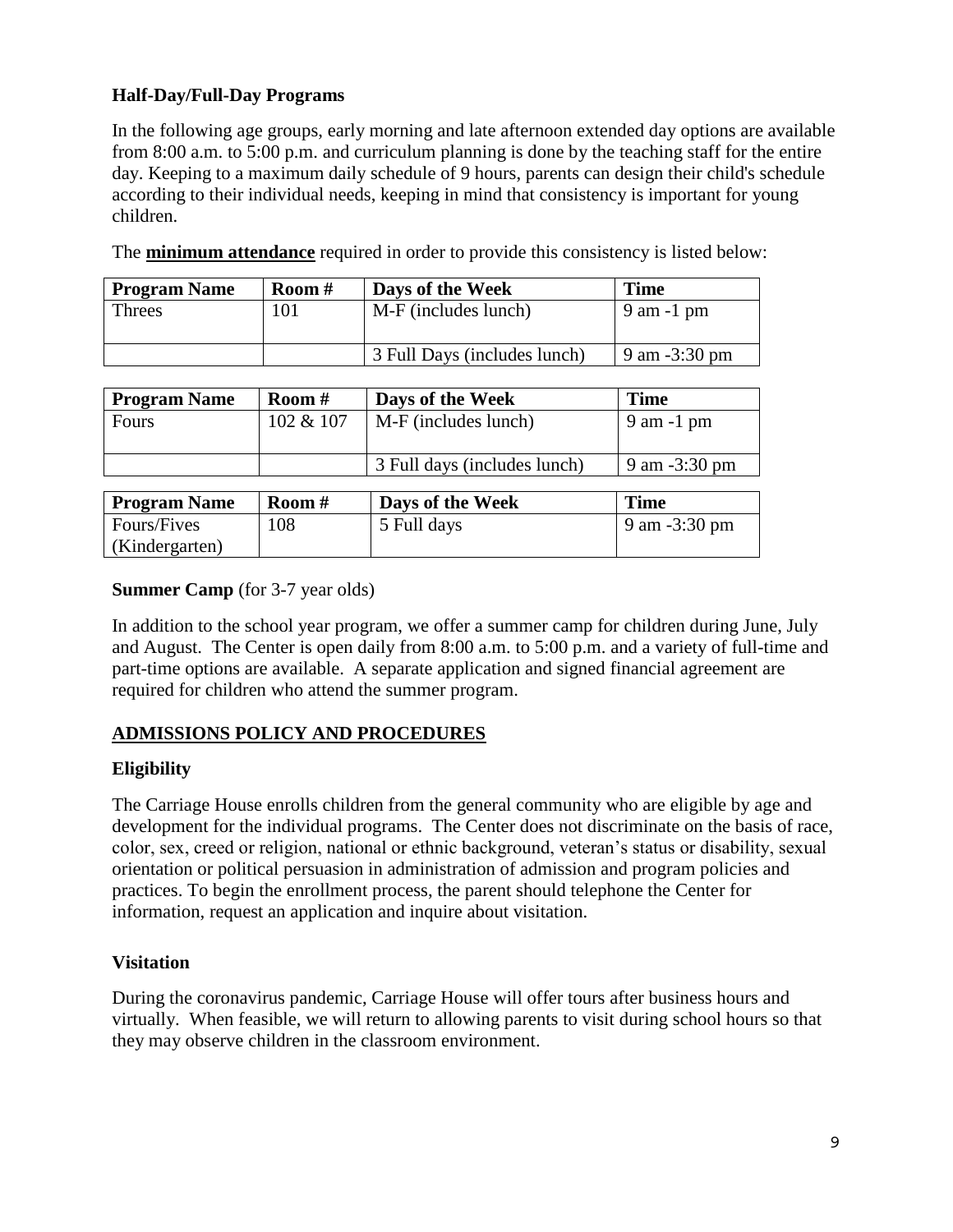#### **Application Process for New Students**

Applications for enrollment may be submitted with the application fee at any time during the year. Children may be enrolled throughout the year, provided space is available in the appropriate room. In order to secure a space, a designated non-refundable deposit is required after a child is accepted. This deposit is credited against the last tuition payment of the child= $s$ enrollment at the Center, provided all contractual agreements are met. You may also choose to donate the deposit to support our program.

#### **Application Process for Returning Students**

Once a child is enrolled at the Carriage House Children's Center, that child is eligible to attend any of our summer or fall programs. In January parents are asked to submit an Application for Enrolled Students, so that we can meet the needs of our Center families and give preference to returning students. Your initial deposit is applied to the next school year, guaranteeing your child=s continued enrollment. No additional fees are required.

#### **Enrolling Children with Special Needs**

Children with special needs (e.g., developmental delays, impaired vision or hearing and/or speech delays) are considered for enrollment after consultation with the parents and any other professional involved. We will make every reasonable accommodation to encourage full and active participation of all children in our program based on his or her individual capabilities and needs. If the child's needs can be appropriately met at the Center and space is available, then enrollment takes place and on-going consultation with therapists and the appropriate health professionals is coordinated. Parents will be informed when support staff for children with special needs are present in the classroom on a regular basis. Confidentiality about all children and families will be maintained; information will be shared among CHCC staff as needed. Disclosure of information about a child's medical condition will require parental consent.

#### **CONTRACTUAL AGREEMENTS**

A financial agreement covering the agreed upon time a child is to attend the Center is required for every child. Payment may not be deducted for the time a child is not in the Center because of illness or during family vacations. Schedule changes must be made in conjunction with the child's teachers and the Center administration, and appropriate billing procedures will be enacted. It is essential that the arrangements of the financial agreement be followed and payments must be made on time.

Staff patterns are built around the schedule you request so that there will always be enough staff to care for your child. We require that you follow that schedule and make a request if you need to make a change, even for a day, so we can adjust staffing. All children must be picked up promptly by their scheduled departure time. There will be a charge of \$10 per ten-minute interval if you are late picking up your child beyond the program closing times of 1:00 p.m, 3:30 p.m. or 5:00 p.m.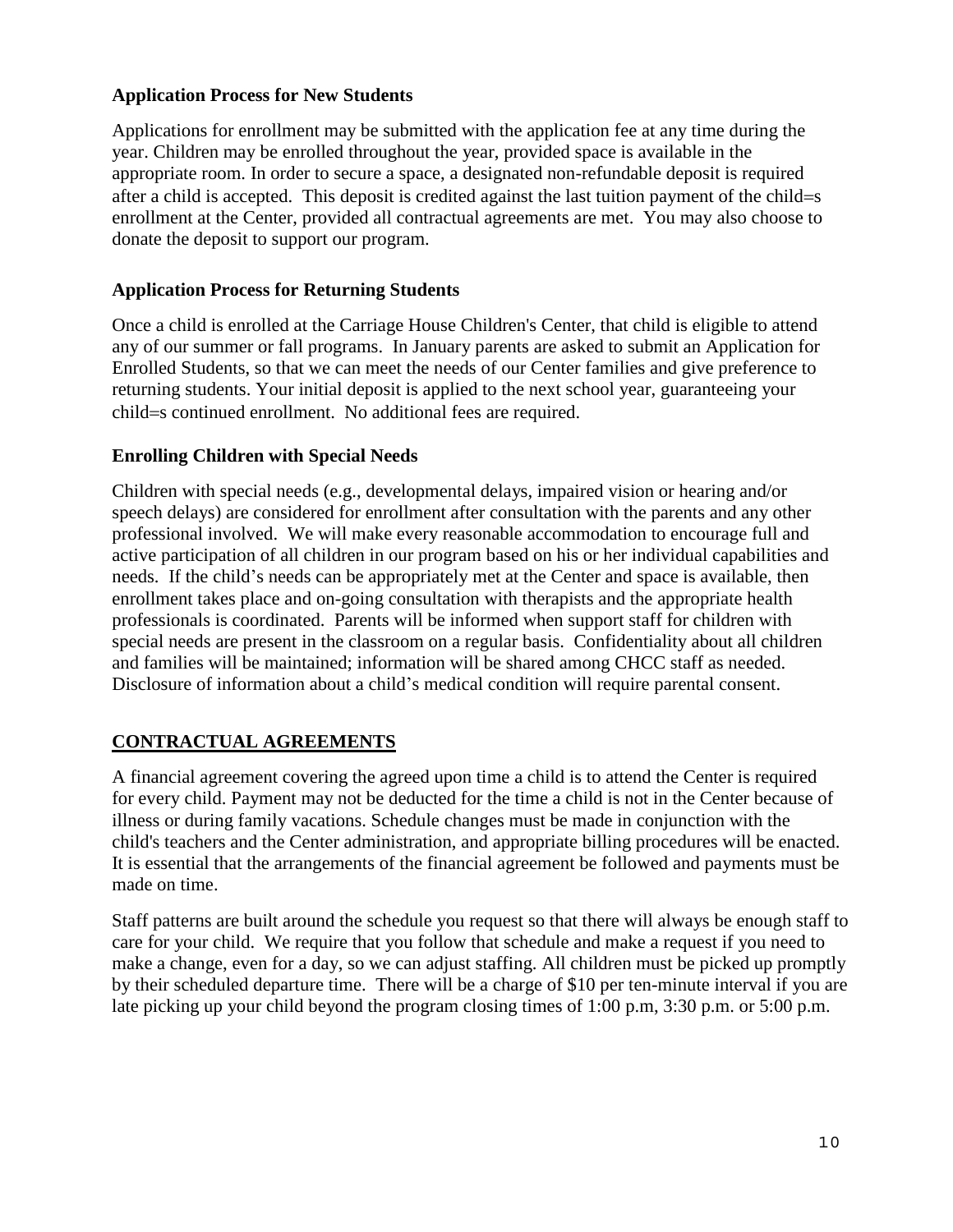#### **Tuition Policy**

Upon admission to Carriage House Children's Center a \$500 deposit is required. This deposit may be credited against the last tuition payment of your child's enrollment at the Center, provided all contractual agreements are met. If circumstances necessitate withdrawing your child from the program before the end date of your contract agreement, you are responsible for two months' tuition after your child's last day. Additionally, your deposit is not refundable.

Parents receive a financial agreement at the beginning of the school year in September and the beginning of the summer program in June (preschool and summer camp only). Financial contracts for the Infant/Toddler program are for 12 months. Payments are due by the  $5<sup>th</sup>$  of each month. A late fee of \$15 is charged for tuition received after the due date. An administrative fee of \$25 is charged if a change to the financial agreement is requested. Changes may include adding extra hours or days to a child's schedule; however, reduction in days and hours is not permitted once a financial agreement has been signed.

A sibling discount of 5% of the tuition for the oldest child is offered to families with more than one child enrolled. In order to receive the discount, the children must be enrolled full-time for twelve months for the infant & toddler program and nine months for the preschool/kindergarten program.

Carriage House strives to provide safe childcare during this pandemic. We reserve the right to close for any reason that we feel is in the best interest of our staff and children's safety. This may include, but is not limited to, mandates from state or local public health officials, difficulty obtaining the supplies and equipment necessary for care, increased student and/or staff absenteeism, quarantining of classrooms, or closure for cleaning due to a positive COVID-19 case in the facility.

If the Center needs to close for any of the reasons listed above, parents are responsible for paying tuition for the month in which the closure takes place. If the closure extends into the following month, parents are responsible for that month's tuition as well. Should the Center remain closed beyond this time frame, tuition will not be charged.

#### **Field Trip Fees**

Each year we are excited to offer our older preschool children a variety of fun and enriching field trip opportunities. These field trips are made possible by contributions from the Center, Parent-Teacher Organization, and parents. In the fall, parents of preschool children will receive a separate invoice to cover a portion of the costs. Examples of field trips include Tiny Tots concerts at Heinz Hall, The Children's Festival, and trips to local museums.

#### **Forms and Confidentiality**

Upon enrollment, parents are required to complete and review a packet of forms and materials. The following must be on file for each child:

> Emergency Information/Permission Form Application Form Signed Financial Agreement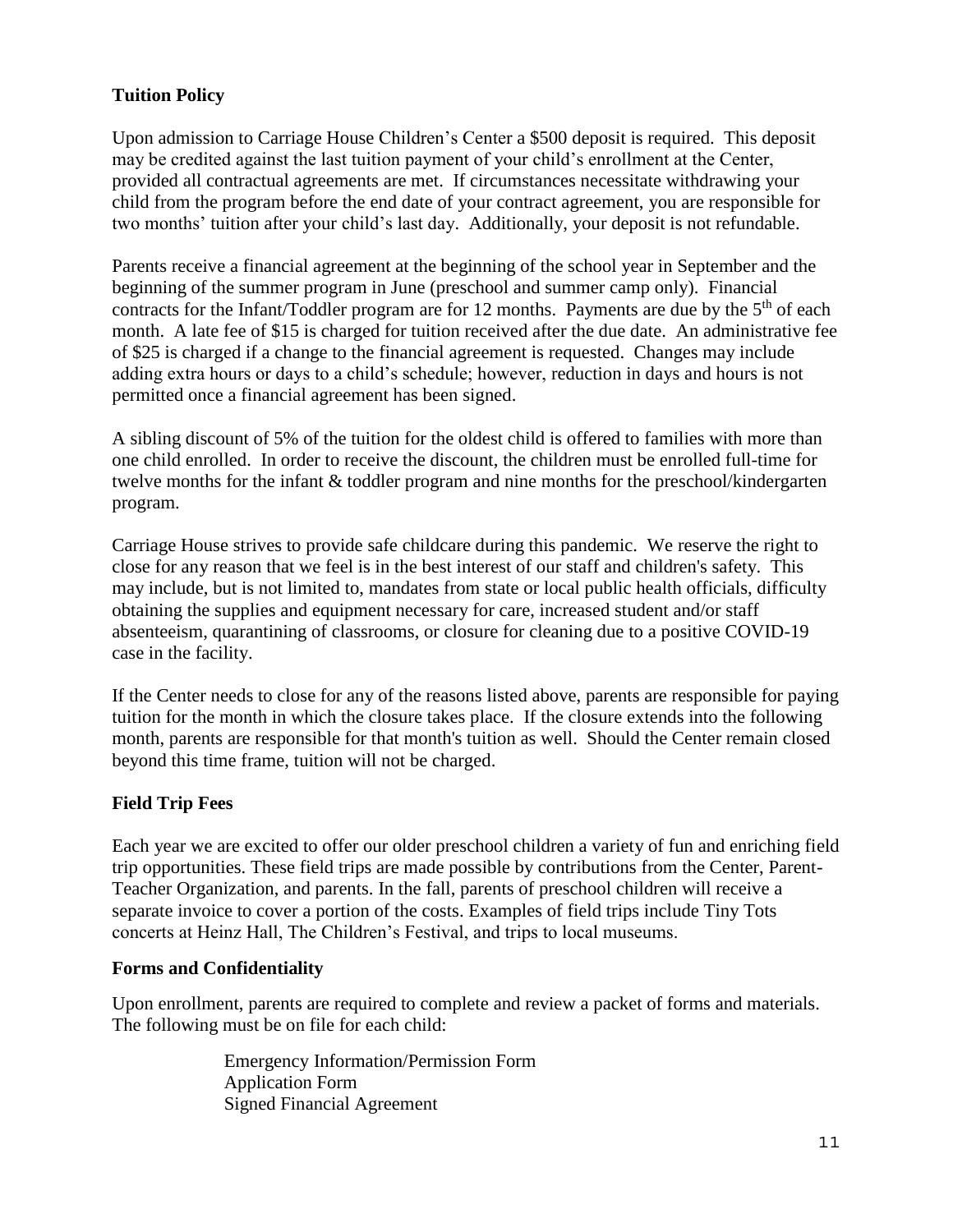Current Child Health Appraisal with Immunizations Background Information Form Signed copy of our Medication Policy Signed Authorization for Release of Health Information Child and Adult Care Food Program Enrollment form \*Infant packets also include a Food Permission Form and a SIDS notification.

All records pertaining to an individual child or family are confidential. Disclosure of the child's records beyond family members and staff shall require parental consent except in cases of abuse or neglect. Children's records are kept in the main office and locked when school is not in session. These records are available only to teaching staff, the Executive Director, Program Manager, and office staff. Information in a child's records is shared among the Directors and teaching staff for the purpose of curriculum planning and providing appropriate care for the child. Office staff have access to children's files for the purpose of maintaining appropriate records required by our licensing agency, the DPW. Parents have a right to review their child's file and should make a request to the Executive Director if they wish to do so.

#### **Withdrawal or Termination**

Parents who choose to withdraw their child from the Center before the end date of the financial agreement are responsible for two months' tuition after the date of withdrawal. The deposit is non-refundable in this case.

If concerns develop regarding a child's adjustment or development, the child's teachers and Program Manager will meet with the child's parents to discuss the situation and to jointly determine an appropriate plan to address the concerns. The plan will follow an established time line including ongoing communication between staff and parents. If it is determined that the Center is unable to meet the child's needs appropriately or that another setting would benefit the child, suggestions and referrals will be given to the family. An appropriate transition will be worked out with staff and parents.

When you know that you will be leaving the Center, it is important to tell the staff and Program Director so that the transition can be supported and provide a sense of closure for all. Good-byes are as important as Hellos!

#### **CURRICULA AND LEARNING**

The Carriage House Children's Center's early childhood program provides a safe and nurturing environment that promotes the physical, social, emotional and cognitive development of young children. Teachers are guided by the High/Scope curriculum as well as by NAEYC's teaching standards. Parents will receive a specific room schedule and information about curriculum upon enrollment. Individualized information about children's daily activities is posted in classrooms for parents' information. In addition, each classroom has created a Classroom Portfolio containing detailed information about their room. This portfolio is available to families at any time.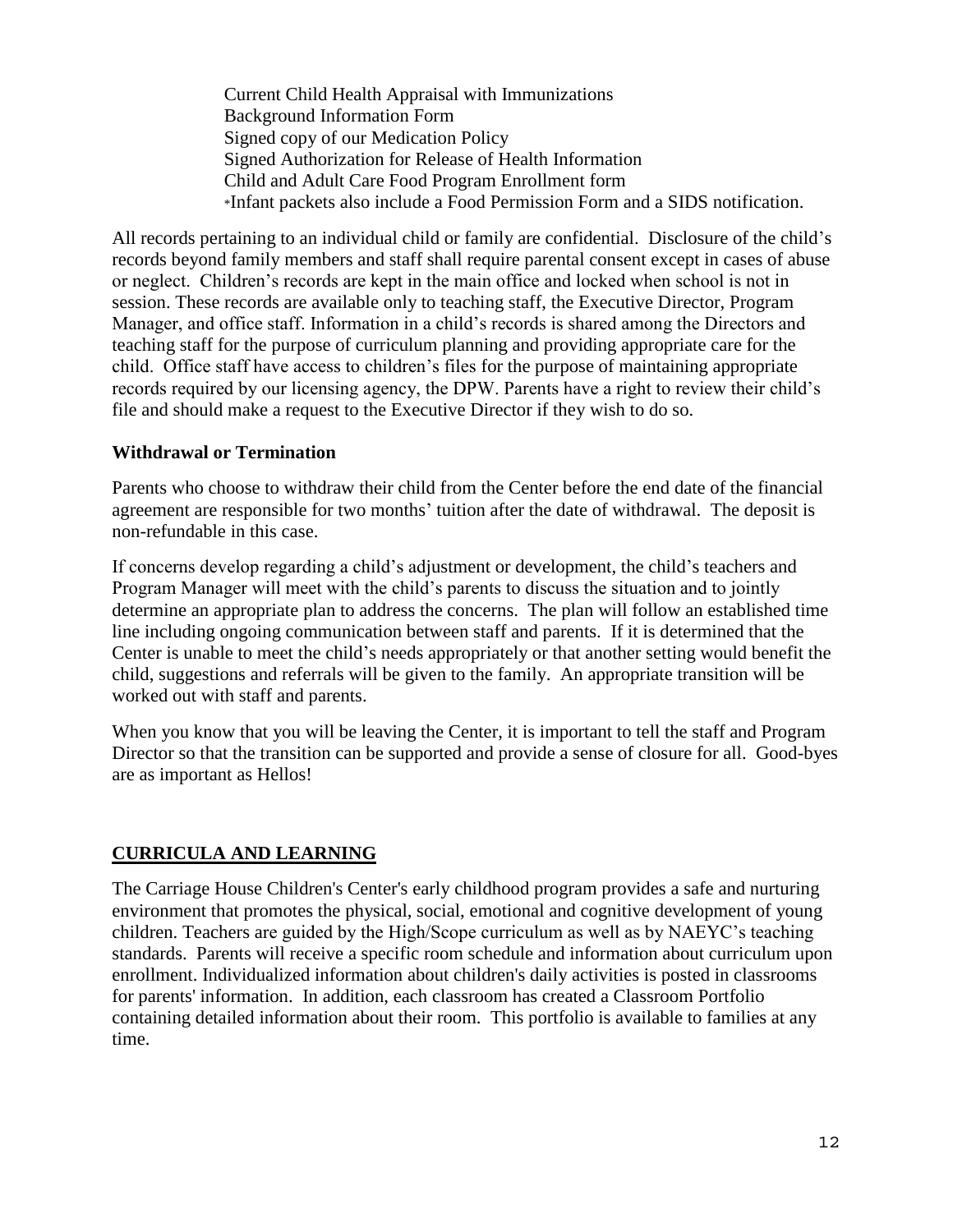#### **Staff Qualifications**

We value the diverse teaching styles of our unique and eclectic staff, and are proud of and excited about what each teacher brings to our program. Many teachers in the Carriage House program are college graduates with formal training in one or more of the following areas: early childhood, child development, psychology, human development, music, and family studies. Rooms are also staffed by experienced assistant teachers and aides, college work-study, and practicum students. The Pennsylvania Department of Public Welfare (DPW) requires that all staff persons in regular contact with children have the following clearances: PA Criminal History check from the PA Department of Welfare; PA Child Abuse clearance from the PA State Police; and Fingerprint Clearance from the FBI. Additionally, Keystone STARS requires that each full time teacher receive 24 hours of Early Childhood training hours over the course of each school year. Finally, staff members are required to have a health assessment upon hire and every two years after hire; staff also must pass a TB test upon hire.

#### **Classroom Environments**

Carriage House classrooms are varied in size and layout, as well as in decorative style and general atmosphere. Each room is a model classroom, diligently arranged and maintained by the teachers with guidance from the Infant Toddler or Early Childhood Environmental Rating Scales (ITERS/ECERS) and from NAEYC standards. Your child will be exposed in her classroom to materials that will stimulate growth in all areas of development; she will gain a sense of independence and responsibility as she is able to use accessible, child-sized containers and "read" labels; she will have positive, purposeful interactions with her classmates and teachers as she works and plays in a room that is designed to stimulate those interactions; she will be able to find a space that is quiet and private as needed; and she will learn about and practice health and safety routines that are built into the daily routine.

#### **High\Scope Curriculum**

The teaching staff at Carriage House Children's Center is motivated by the developmentally appropriate, child-centered approach of the **High/Scope Curriculum**, and implements this curriculum in each classroom, Infants through Kindergarten. Our use of the High/Scope Curriculum reflects our respect for children and our belief that play is valuable work. Through utilization of this inspiring curriculum, children are engaged in **Active Learning**; they are involved in important **adult-child interactions**; they spend their time in a carefully arranged **learning environment**; and they follow a **daily routine** that supports each of the above principles. **Key Experiences** are another important aspect of the High/Scope Curriculum, as is the **evidence collection** that the teachers at CHCC use both for tracking developmental growth and for planning. Included in your enrollment packet are the documents *An Introduction to High\Scope for CHCC Infant/Toddler Parents*, and *An Introduction to High\Scope for CHCC Parents*, for the preschool program. These documents will give you more specific details about our approach.

#### **Assessment**

Our goal for all children is to facilitate the development of self-esteem through positive social interaction with adults and peers, while encouraging self control, independence, and the development of a sense of competence and mastery. More specifically, our education goals include development in the following High/Scope Key Experience areas:

• Sense of Self/Initiative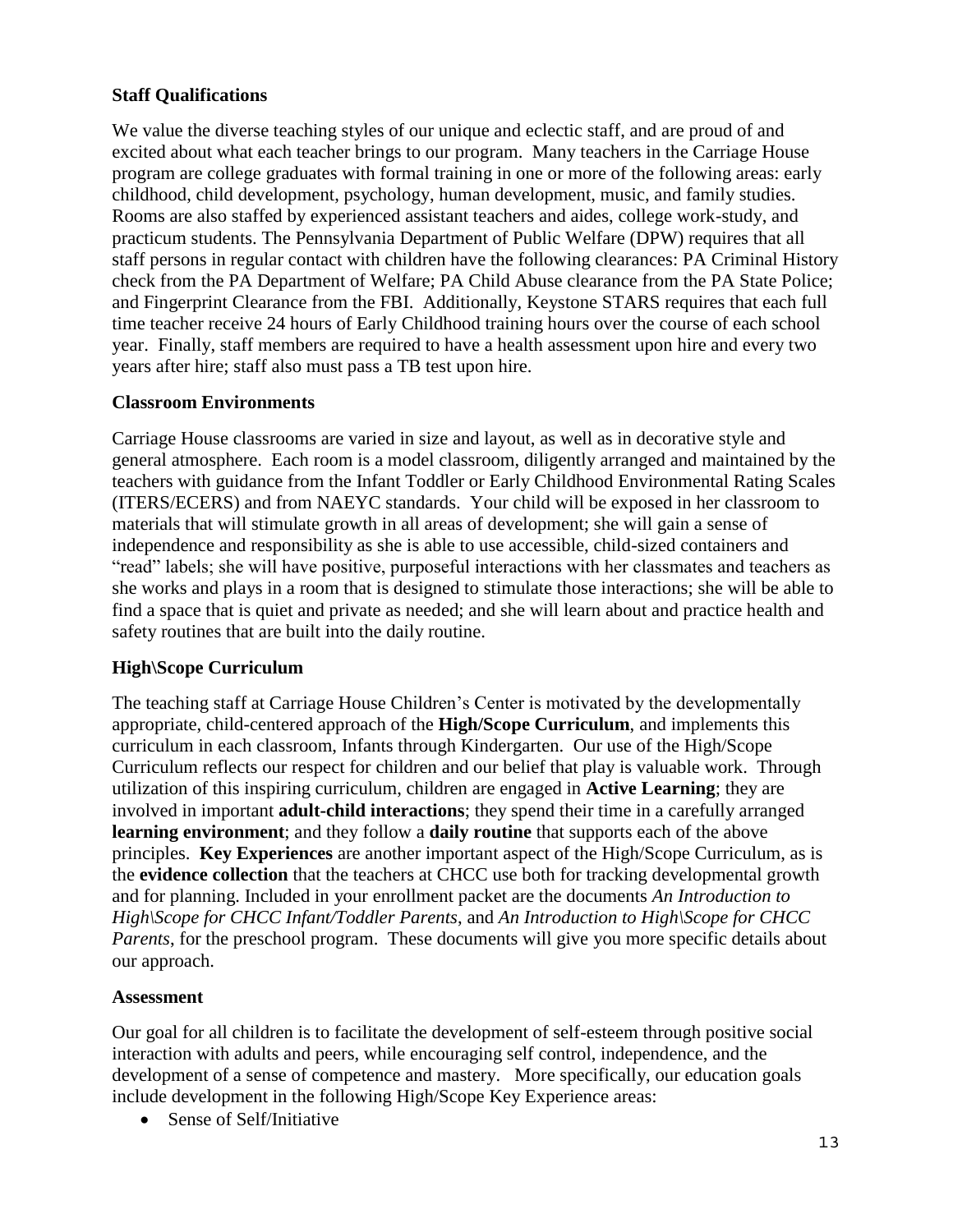- Social Relations
- Creative Representation
- Music and Movement
- Communication/Language and Literacy
- Exploration & Early Logic/Mathematics and Science

Assessment of your child's development in these areas is crucial. Teachers observe, record, and document what children do and how they do it, and from these observations plan for and provide materials and experiences to support growth in all areas of development. If, during the assessment process, any concerns arise around your child's development, a teacher will meet with you to discuss a plan and the possibility of additional support services.

#### **Obtaining Support Services**

In some cases, special needs (including social/emotional or behavioral needs) may be uncovered during a child's time at Carriage House. The teachers will make every effort to work with and accommodate a child exhibiting a special need. If it is determined by the teachers, Program Manager and parents that additional supports are needed, parents will be encouraged and supported as they seek all available services for their child, such as screenings, evaluations, and therapeutic interventions. In some cases, inclusion support will be required because it is not always possible for the Center to provide extra staff to assist with the child's special needs. In the event that additional support services are not successful and it is determined that enrollment at Carriage House is not in the best interest of the individual child and/or other children, the Executive Director will work with the parents to find another child care arrangement.

#### **Transitions**

Your child's transitions in child care should be a positive and exciting learning adventure. We will work with you and your child to ensure that the smoothest possible transition occurs as new routines and new people are introduced.

**Transition from home to Center:** Prior to your child's first day, you will have an opportunity to tour the Center, speak with or meet with a teacher, and visit the classroom. Depending on your child's age and needs, we will work with you to set up a visitation and transition schedule.

**Transition between classrooms**: At the end of each school year, children from the Infant-Toddler program spend a few days gradually being exposed to their upcoming classroom and teachers. You will be invited to meet with your child's new teachers and to learn about the classroom before your child transfers to the new room.

Children from the preschool classrooms generally need less time to transition, but they will be introduced to the new classroom and teachers before the first day; you are welcome to meet with the new teachers and visit the classroom as well, either before the year begins or at the Open House in October.

#### **Toilet Training**

The most important factor in making the toilet learning experience successful and as lowstress as possible is a family/teacher partnership that supports the child. Research indicates that children cannot successfully learn how to use the toilet until they are physically,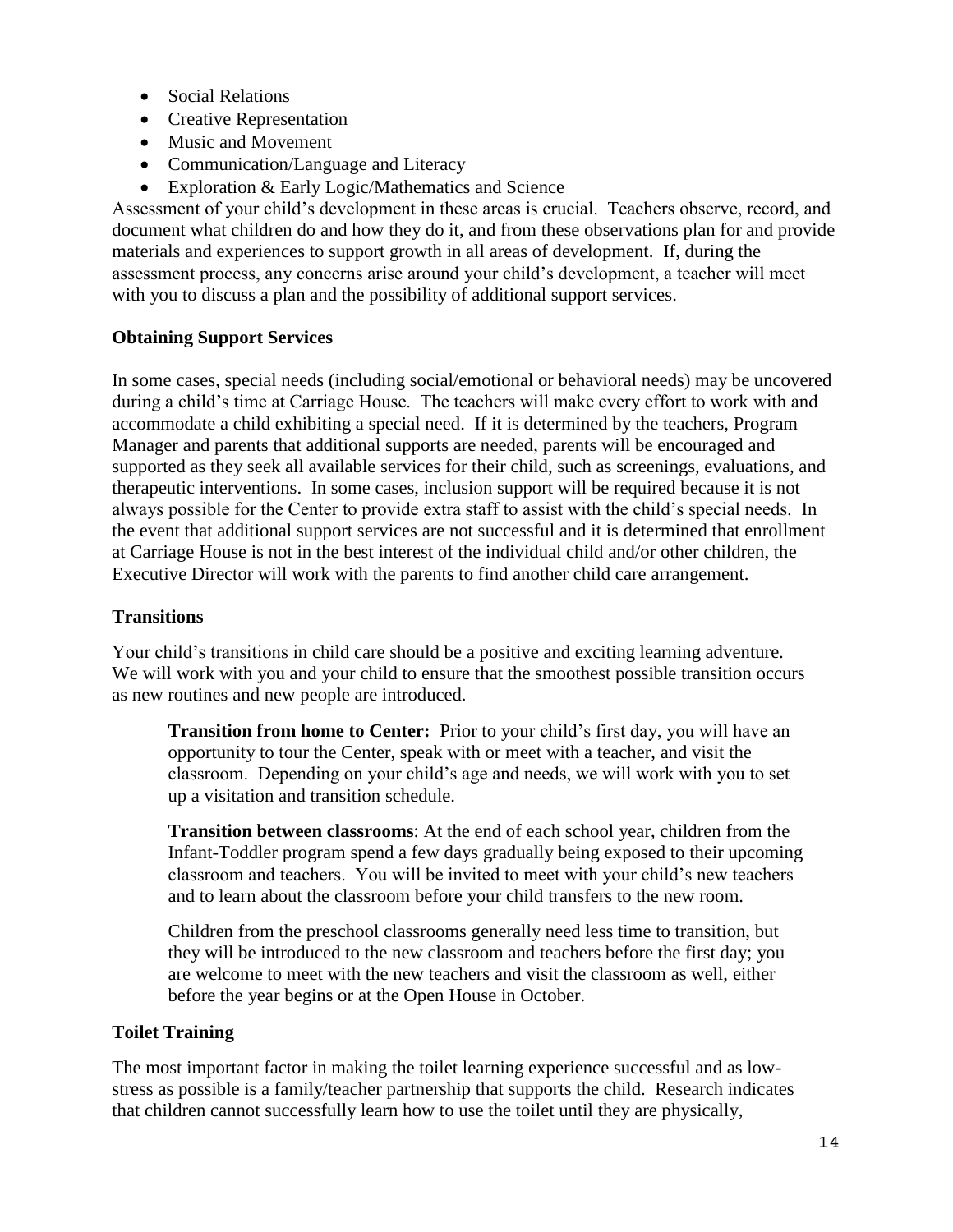psychologically, and emotionally ready. Many pediatricians say that most children under 24 months of age are not physically capable of regulating bladder and bowel muscles. Most positive toilet training occurs only after children show signs of physical control or awareness of their bodily functions and when they demonstrate an interest or curiosity in the process. We are committed to working with you to make sure the toilet learning is carried out in a manner that is consistent with your child's physical and emotional abilities.

Please communicate with your child's teacher regarding this important part of your child's life. We have found that when a child is ready, the process will be very quick. When pushed before ready, the process can be a long and needlessly stressful one for both your child and you. Please ask for the document *Toilet Training at Carriage House Children's Center* if you have questions.

#### **Rest Time**

Infants sleep according to their own schedule and are put to sleep on their backs without loose blankets or toys in their cribs.

After lunch, all children participate in a quiet rest time. Children are not required to sleep and may be given quiet activities. The Center provides a rest mat and sheet for each child. The sheet is washed weekly and the mat is cleaned monthly. You may provide a small blanket and stuffed toy for your child to sleep with; these items must be labeled with your child's name. Teachers will send personal items home to be washed at least monthly. Because our storage space is limited, please do not send pillows or large blankets.

#### **Outings and Field Trips**

The local community is an important component of our child-centered curriculum. One of the ways we incorporate the community into the Center life is through outings and field trips. Weather permitting, infant, toddler and preschool classrooms conduct supervised walking trips around the neighborhood. Additionally, preschool classrooms may plan trips to local places of interest such as farms and theaters. Families will be notified in advance of field trips. For safety information, please see the Safety section of this handbook.

#### **Holidays and Cultural Celebrations**

We encourage an enhanced understanding of and respect for different cultures and beliefs of children, families, staff and community. Carriage House teachers provide time for holiday celebrations in child-oriented ways that that do not over-stimulate or overwhelm children, and which embody the human values of the holiday. We hope to provide experiences from which children can gain an appreciation for the richness of their own and other cultures. If you are interested in sharing part of your culture, please see a teacher. (Please note that religious instruction and worship are not provided at the Center; we recognize and celebrate holidays without presenting their religious aspects.)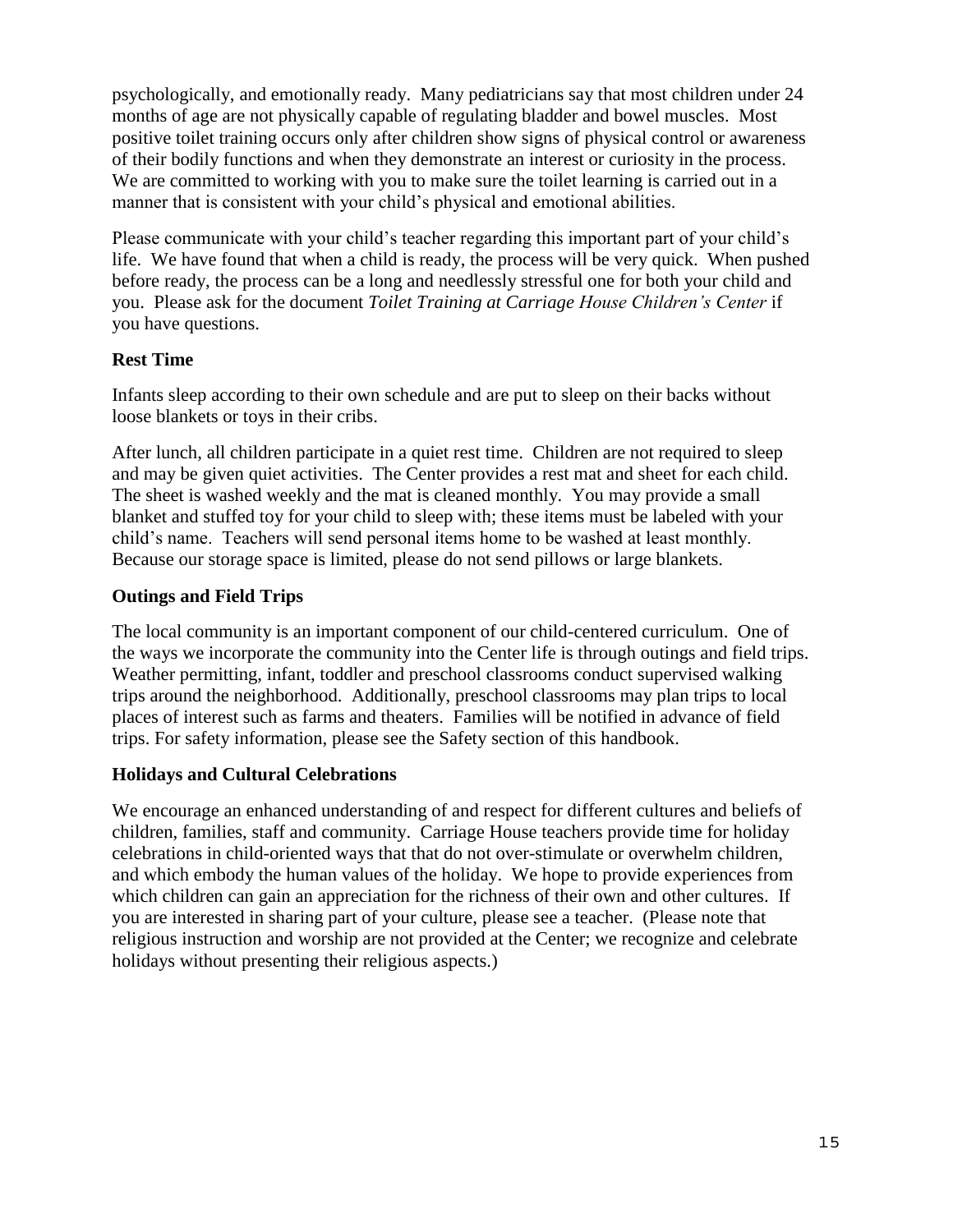#### **Birthdays**

Birthdays are special events that are often celebrated with sweet foods. Because we serve nutritious, low-sugar snacks on a daily basis, we feel that an occasional sweet birthday treat can be shared in the classroom. If you choose to send a sweet treat, please focus on nutrition as much as possible, and send small portions (mini cupcakes vs. regular sized; a small cookie rather than a large one). Remember that you should be providing a healthy grain and a fruit as usual, and the small birthday treat in addition.

If teachers notice that many children have birthdays within a short amount of time, they will suggest ways to keep the sweet treats to a minimum. Please consider the age of the children when selecting treats—no chocolate or heavy sugar for children under age 2, and consider plain cupcakes or muffins rather than frosted ones. Candy is not allowed. Be sure to note any classroom allergies before providing your child's birthday snack.

If you are hosting a birthday party away from the Center, please note that invitations should only be distributed in Parent Mailboxes if every child in the class is being invited. Otherwise, please send out invitations privately.

#### **Toys from Home**

Our classroom shelves are fully stocked with appropriate and engaging toys and learning materials. Because it is understandably difficult for children to take turns with their own personal toys, and due to the possibility of loss or breakage, we have created a policy around bringing toys from home to the Center. Except in cases of necessary security items such as a pacifier, small blanket, or special stuffed animal, we ask that toys and books from home be left at home. Sometimes a child cannot seem to get in the car without a home toy, and in these cases we request that the toys be left in the car. Being firm and consistent can insure that your child's day gets off to a good start. The exception to this is if your child's classroom has a Show and Share day. In this instance, the toy brought from home must not represent violence as such toys encourage violent play in group settings. Toy weapons or any toys with projectiles are included in this category. In any case when bringing an item from home, be sure to clearly label the item. We cannot be held responsible for lost or broken toys.

#### **Technology and Interactive Media**

Teachers at Carriage House recognize that children today are growing up in a world full of technology and interactive media that if used appropriately can support children's learning and development. Technology and interactive media can be valuable tools when used intentionally with children to extend and support **active, hands-on, creative and authentic engagement** with those around them and with their world. When incorporating technology into our curriculum it is our intention that teachers:

- allow children to create content rather than consume it
- provide opportunities that are active rather than passive
- use technology as a means to share information with families; communicate between home and school; and build stronger relationships with parents
- limit screen time to no more than 10 minutes per day in our pre-kindergarten classrooms (the use of non-interactive technologies and media for children less than 2 years of age is not allowed)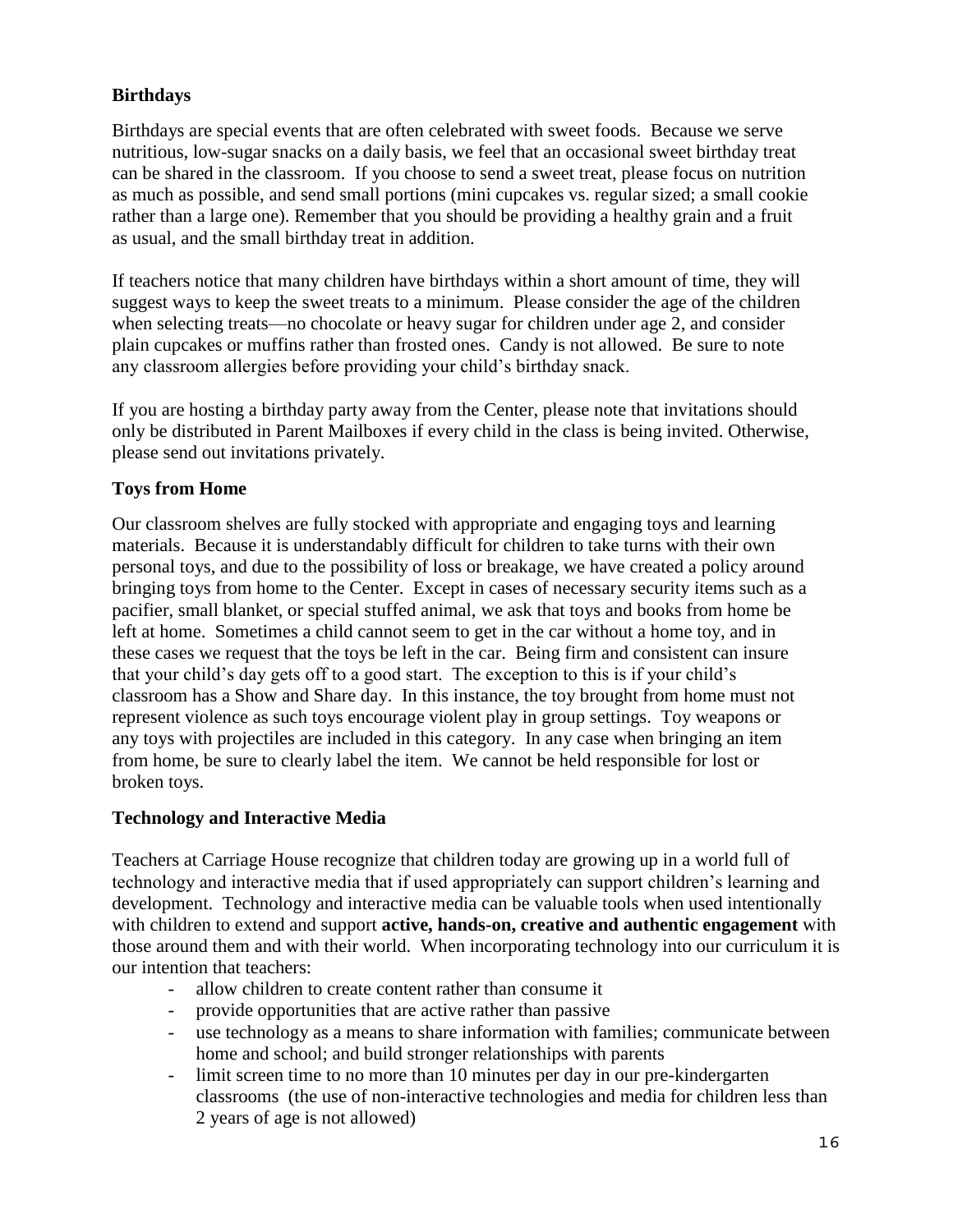#### **HOME AND SCHOOL COMMUNICATIONS**

#### **Limited English Proficiency**

Carriage House wants to ensure that all persons with limited English proficiency have meaningful and equal access to all communications. Carriage House is fortunate to have families, staff and friends who may be called to assist with communications for families who need language assistance.

If you have limited English proficiency, please notify the Executive Director or your child's teacher.

#### **Partnerships with Parents**

The Center endeavors to form a partnership with parents to assist them with the complex task of child rearing. A productive partnership can only develop in a community of trust and mutual confidence. To build that confidence, the Center works to provide good communications through informational meetings, newsletters, parent conferences, informal contacts and by providing opportunities for family fun and socializing. Parents reciprocate by sharing information with us regarding their children, by participating in conferences and CHCC events, and by adhering to classroom and Center policies, procedures, and regulations.

#### **Teacher Contacts**

It is essential that teachers and parents communicate on a regular basis. We have found, however, that lengthy meetings with teachers during class tend to disrupt the classroom routine. If you have a specific matter to discuss with one of your child's teachers, please make an appointment to do so outside of class. Out of respect for children's feelings, staff try to avoid discussions about children in their presence, and we ask that parents do the same.

At times it may be necessary for you to contact a teacher during classroom hours. Please respect the teachers' time and the busy classroom schedule, and ask the office staff to relay a message. A teacher will get back to you if necessary. If you must speak with a teacher immediately, staffing will be arranged so that a teacher can take the call.

One teacher will be designated as your main contact, initiating meetings with you to inform you of your child's progress during the year. Please share with us any family events or problems which may affect your child at school so that we can understand any behavioral changes. We want you to be involved in decision-making about your child, and we want you to share with us the goals you have for your child. You are our main source of knowledge and information regarding your child, so it is important for us to communicate regularly. If at any time you have a concern about our curriculum or practices, we encourage you to bring it to our attention so that your child can participate successfully in our program.

#### **Parent Conferences**

Teachers schedule two conferences with parents during the school year, usually in December/January and April/May, to share ideas about the total program, to discuss your child's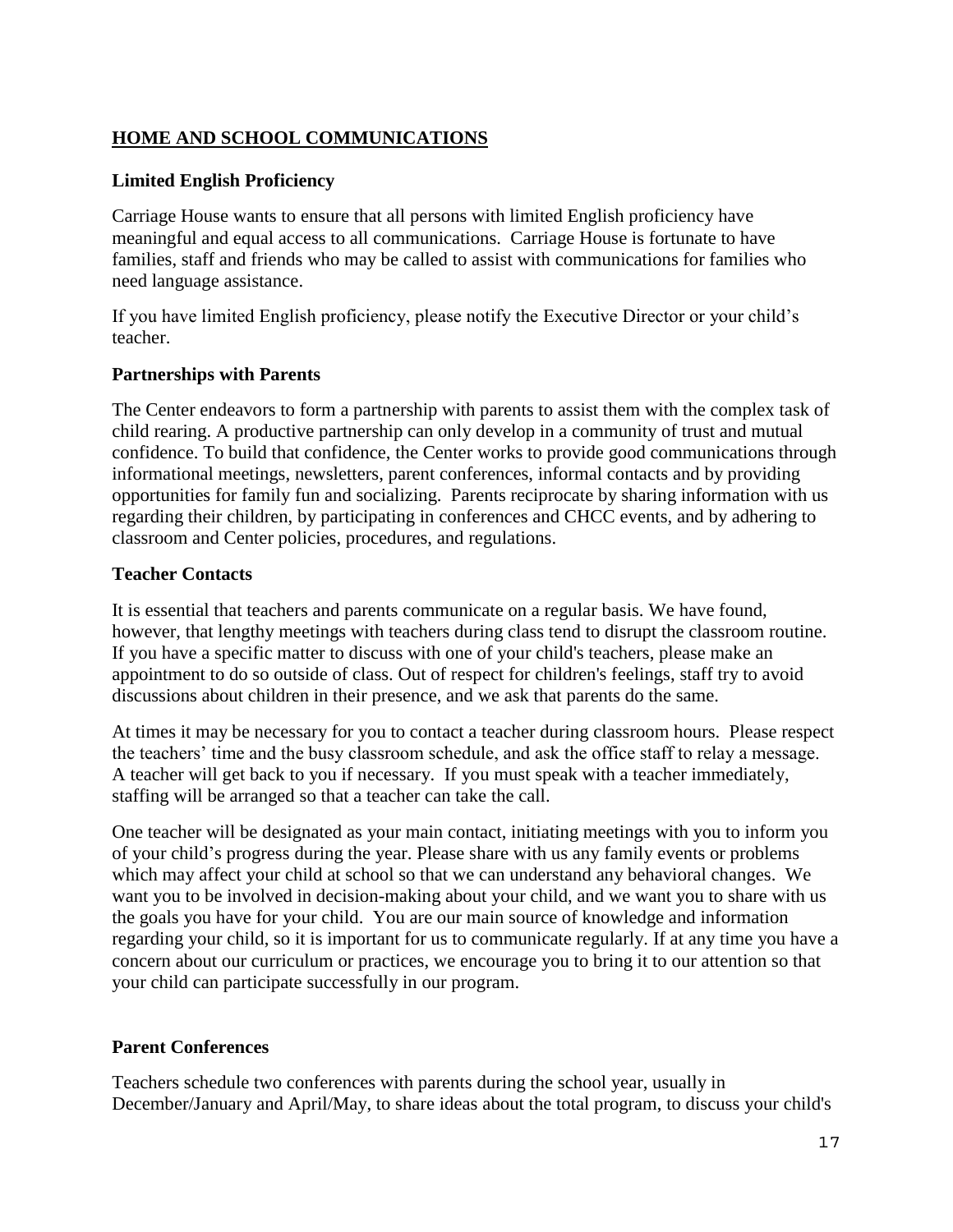progress and individual needs and to respond to any questions you may have. Other appointments may be scheduled with the teacher any time you wish to discuss a particular matter. If you find it difficult to talk about a specific issue with the teacher, please speak to the Executive Director or Program Manager in order to resolve the problem.

#### **Parents with Classroom Concerns**

Understandably, families will at times have questions or concerns regarding classroom policies or procedures. In such an event, parents are encouraged to set up a time to speak directly with their child's teacher(s). (Depending upon the circumstances, the parent or teacher may request the presence of the Program Manager at such a meeting.)

If the parent's concern or question has not been satisfactorily answered, he or she is encouraged to contact the Program Manager, and if there are still concerns, the Executive Director should then be contacted.

In all situations, please do not discuss sensitive matters in the presence of any children. Private meetings away from the children should be arranged.

#### **Center Notices**

Each parent has a mailbox for notices from the Center. These mailboxes are an important link in the communications system at Carriage House, and we encourage you to check your mailbox daily and to reply promptly to notices when appropriate. Additionally, we communicate frequently through email. Please be sure your email address is up-to-date. Important information can also be found on the Carriage House website [\(www.carriagehouse.org\)](http://www.carriagehouse.org/) including the school year calendar, updated tuition information, etc.

#### **Messages to the Center**

Messages that concern you or your child at school should be in writing as often as possible. To facilitate written communication, each classroom is equipped with a daily log in which you or a teacher may write information that affects a child's schedule. Messages that need to be relayed to a teacher during classroom hours should be given to the office; an office staff person will then relay the message to the classroom at an appropriate time.

#### **Absences**

Please notify the Center if your child will be absent on a day he or she normally attends. We appreciate knowing whether your child is ill or absent for another reason. **If your child will arrive later than 9:30 a.m., please call the Center.**

#### **Evaluations**

Parents have a chance to evaluate the Carriage House program at the end of every school year (and earlier when we are going through re-accreditation) via an anonymous survey designed by NAEYC. We welcome parental comments and suggestions at any time.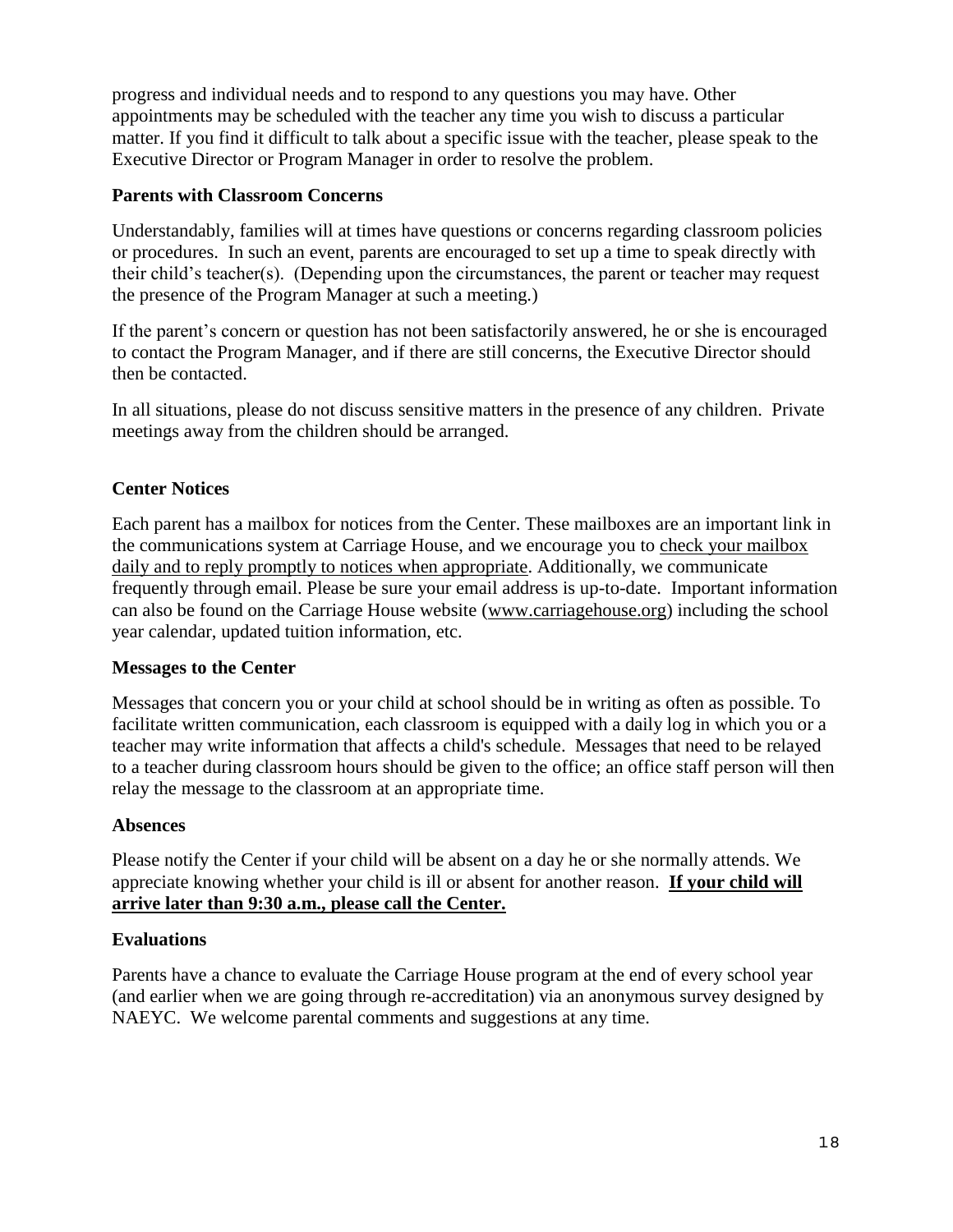#### **Emergency Closings**

Even if the weather is severe we make every effort to open and stay open. It will be necessary to close if there is a State of Emergency declared, requiring everyone to stay off the streets, or if our building is in some way not functional.

Please realize that in severe weather some staff may find it difficult or prohibitive to come in, or may be late arriving. Under some circumstances we may need to combine groups of children and it may be necessary to supervise with staff who are less familiar to your child.

The local TV stations, their websites, and radio stations will have our announcements if we are unable to open, need to delay opening or close early. Please do not call the office to find out about closures, as this ties up phone lines unnecessarily and takes office staff away from other important duties.

### **GUIDANCE AND DISCIPLINE**

#### **General Procedures**

Respect for children underlies all guidance and discipline. We aim to carry out types of guidance that support, not undermine, a child's self-esteem. We believe that children need to feel that adults care for them, but will also help them to control themselves. Teachers assist children to understand and observe limits by stopping unacceptable behavior, encouraging acceptable behavior and modeling behavior they value as adults; that is, treating others with respect and physical gentleness and using words to resolve conflicts.

#### **Problem Solving**

When children are involved in inter-personal conflicts, we find it most beneficial to facilitate the children's negotiations rather than to impose our own solutions on them. If two children are arguing over a particular toy, we help them to verbalize the problem, and then we help them to come up with solutions to the problem. With younger children teachers may make suggestions such as finding a duplicate toy; as children get older teachers may help the children to ask for a turn or come up with a way to use the toy together. Giving children some control over who gets to use what and when can often dispel a conflict quite quickly, with the added benefit of helping the children become involved in solving their own problems.

#### **Positive Language**

Adults are encouraged to correct children by using positive words and a calm tone of voice. For instance, rather than saying, "No, no, get off the table," we let children know what we do want them to do by saying, "Feet stay on the floor." Gently helping the child to put her feet back on the floor can help the child learn that adults are in control and will keep them safe. In carrying out discipline we may try several alternatives, depending upon the particular situation:

Explaining why a child cannot be allowed to engage in a certain activity: "It's not safe to carry toys on the steps"; "Biting hurts."

Redirecting inappropriate expressions of emotions: "You can pound the play-doh"; "You can kick the ball."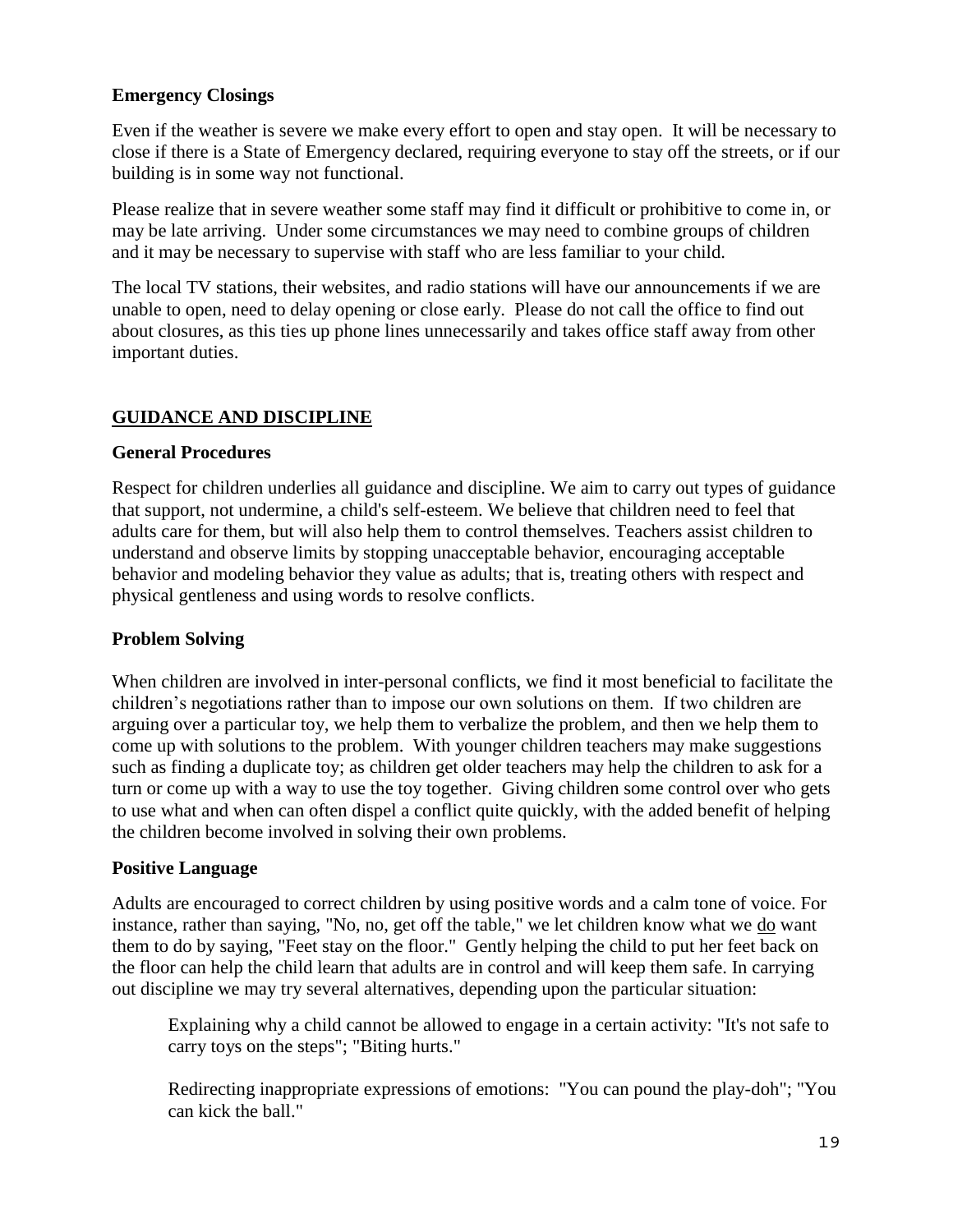Sitting with a child for a short period of time and talking about the unacceptable behavior: "I will hold you for a while because I can't let you hit Bobby. Hitting hurts."

#### **Physical Aggression**

A child's first language is physicality, and she often resorts to being physical when in a stressful situation. When children hurt each other at Carriage House, the teacher's role is to calmly keep everyone safe, help the hurt child express himself, and help the aggressor find alternative ways to solve her problem.

With preverbal children, we speak for them:

"Ouch! Jamie doesn't want you to pull his hair. Use gentle hands."

- With verbal children, we help them express themselves: "Do you want her to push you? You can stay 'STOP!'"
- We reinforce the hurt child's words and let the other child know it is not okay to hurt: "She's saying she doesn't like that! I can't let you hurt other kids."

We help the aggressor find other ways to communicate:

"It looks like you wanted to use that toy. Can you ask her how many minutes she's going to be using it?"

#### **Discipline vs. Punishment**

Discipline and punishment are not the same. We DO NOT use any type of physical punishment at the Center. Instead, we help children work through conflicts and problems, and we at times provide logical consequences to certain actions (such as removing a toy or redirecting a child to another activity when she is repeatedly mistreating the toy). In situations that require a child to be removed due to physical aggression, we provide time and space for the child to re-gain control.

#### **Time-Out**

We find that though Time-Out can help with classroom management, it often does nothing to help a child gain true control, understand, or stop a behavior. Often it simply shames them or gives them attention they may have been seeking. If a child has a particularly difficult time stopping a behavior we may offer a cooling off time, or we may redirect a child to another activity or area until they can gain control. Depending upon the child's age, we may speak with them briefly when they are calm and help them understand what alternatives exist to the aggression or misuse of materials.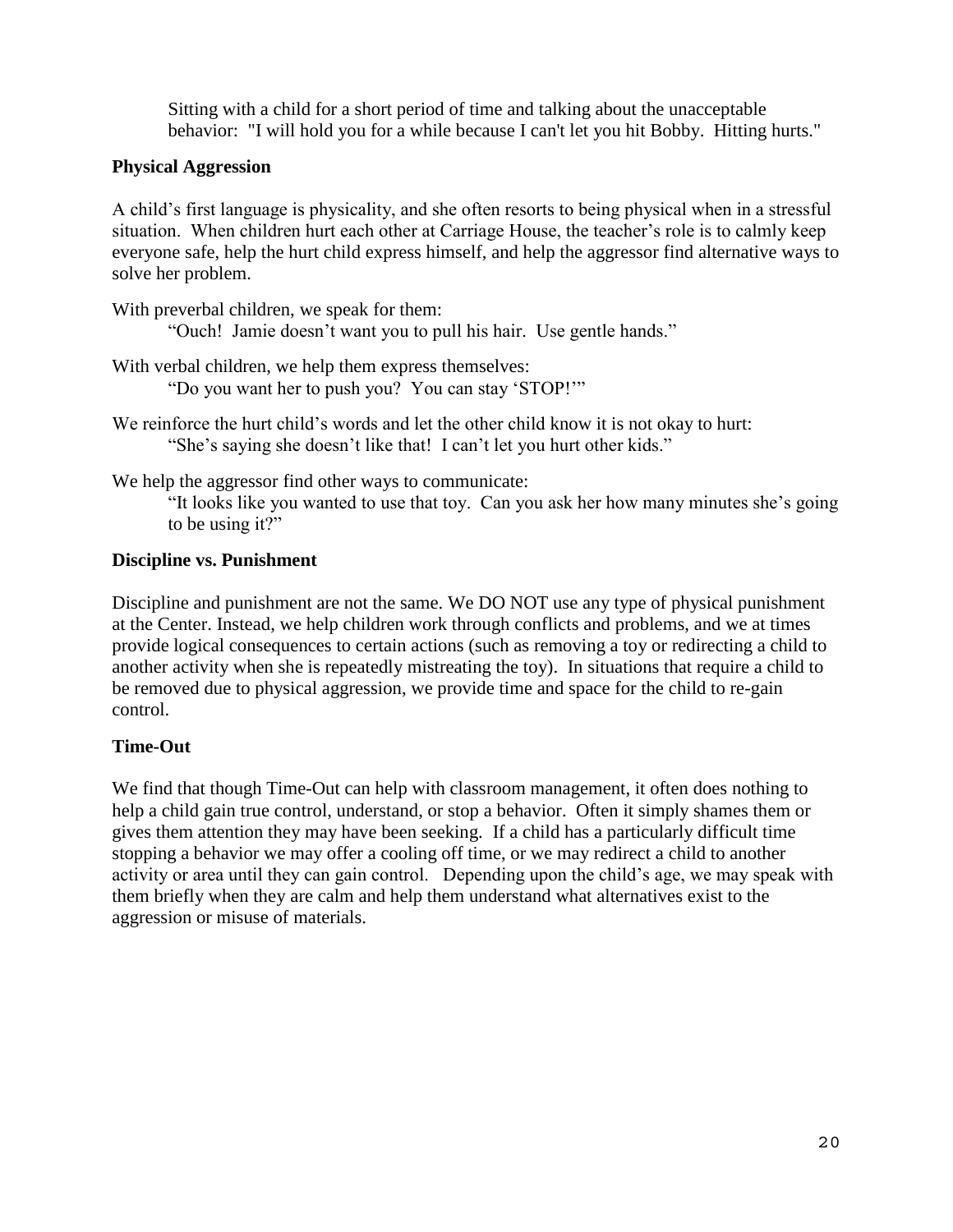#### **Bullying/Teasing**

Carriage House Children's Center teachers do not allow bullying or teasing. Because young children cannot normally empathize, it is difficult for them to understand how unkind words or actions might make another person feel. Typically when adults perceive a young child to be teasing or bullying, the child does not actually have a cruel intention—he or she is just learning to understand the world in which we live. Teachers treat these uncommon situations as they do any other guidance issue. Children are helped to express their feelings, and aggressors are helped to stop the unacceptable behavior.

#### **Biting**

The Center recognizes that biting is a common behavior among toddlers (and sometimes preschool age children) who do not yet possess the cognitive and verbal skills necessary to handle conflict in a more acceptable manner. Center staff treat biting as any other unacceptable behavior by giving corrective guidance to the biter and comfort (and first aid if necessary) to the bitten child. The Carriage House policy is to keep the identity of the biter confidential. Carriage House feels that this knowledge can breed ill will between the parents and children involved, and prefers to work quietly with the biter and his/her parents to correct the problem. If biting occurs in your child's classroom, you will receive more specific information about how we address this type of behavior.

#### **Behaviors that are Challenging, Unsafe, or Disruptive**

We expect young children to engage in a certain amount of behaviors that require some teacher intervention. Teachers will use positive behavior support strategies to work with children having difficulties at the Center, so that they may participate safely, and the safety and well-being of all children is protected.

When a child is not responding to the positive support strategies the teachers will inform parents of these behaviors, so that everyone can work together to develop an individualized plan that will support the child's inclusion and success in the classroom. Teachers will inform parents about the child's progress through a weekly or bi-weekly update. This update will take the place of a daily report, so that other aspects of the child's day can be focused on rather than the negative behavior becoming the main topic of discussion.

Under certain circumstances, recurring negative behaviors will require additional support. Please see the **Obtaining Support Services** section for more information. Additionally, there may be times when a child's behavior is detrimental to the safety and well being of the other children and staff. In such cases, a parent may be asked to pick up their child when our methods are not stopping the behaviors from occurring.

#### **NUTRITION**

#### **Meals**

All food is prepared in our state of the art commercial kitchen by our food coordinator and her assistant. The Center is aware that children need well-balanced meals and snacks that are low in sugar and fat. The Center participates in the USDA's Child and Adult Care Food Program (CACFP) and food served conforms to federal guidelines. Please notify the Center of any food allergies or other dietary restrictions your child may have.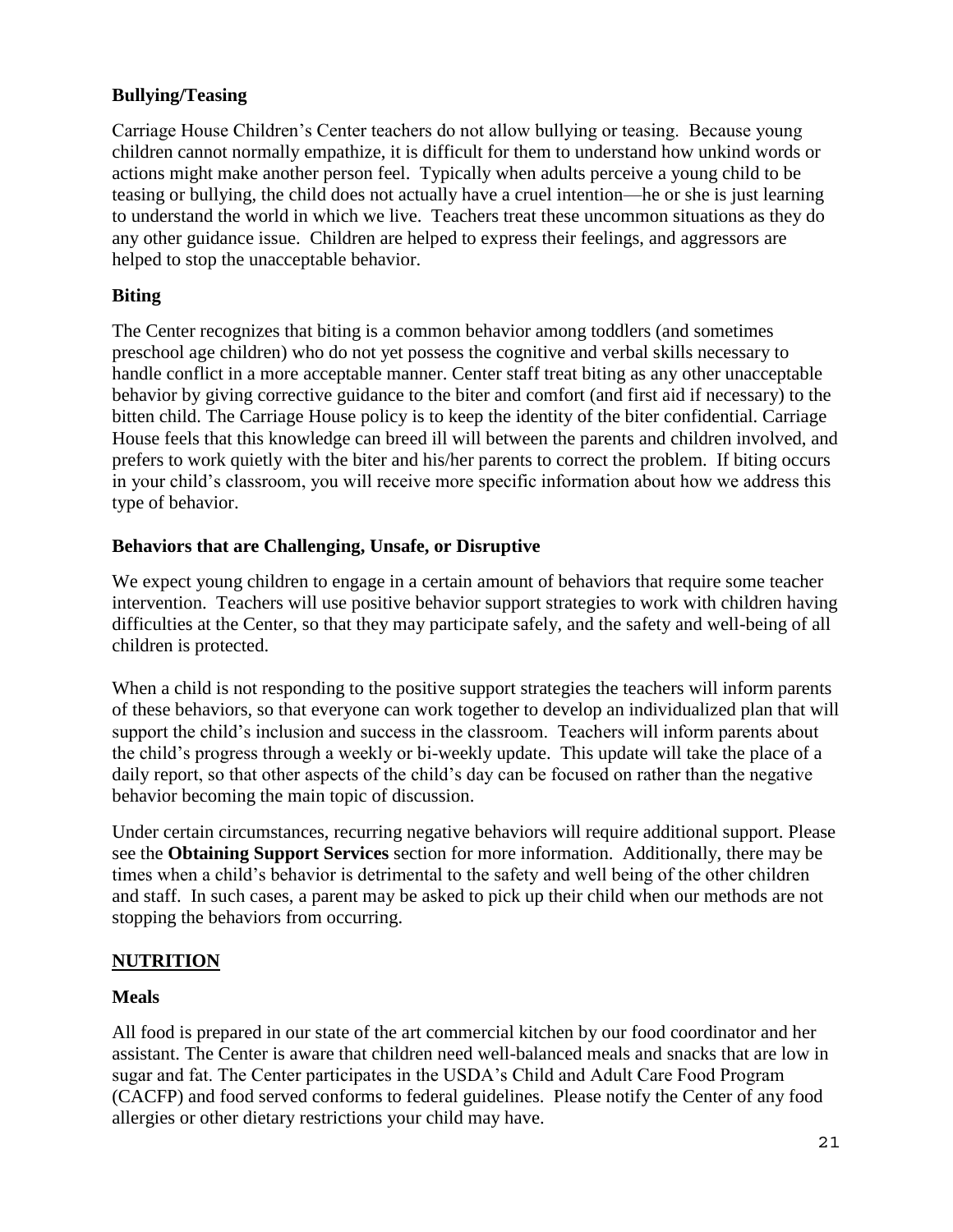The Center participates in the Child and Adult Care Food Program of the USDA, and does not discriminate on the basis of race, color, national origin, sex, age, or disability. Complaints about discrimination may be submitted to the USDA at the address on the poster located in the office.

Lunch as well as morning and afternoon snacks are served to all children at the Center. A lunch menu is emailed to parents monthly. The Center provides the morning snack and lunch to children in the Young Toddlers, Toddlers, and Twos groups, while parents are responsible for bringing a nutritious afternoon snack for their child's class on a rotating schedule. The Center provides lunch and an afternoon snack to children in the preschool groups (including 2X2s and 3X3s), and parents are responsible for bringing a nutritious morning snack for their child's class. below). Parents must provide lunches for preschoolers during summer camp programs, due to the frequent schedule changes that occur due to weather and field trips. For nutritious snack ideas, please see the **Parent-Provided Snacks** below.

#### **Infant Feedings**

Through the CACFP the Center offers one choice of formula and several baby food choices to enrolled infants. Parents of infants may instead choose to furnish food for their children (breast milk, formula, cereal, and infant foods when age appropriate). It is very important for parents to label all containers brought from home (including bottles, bottle tops, and jars) so that children get the foods intended for them. As children begin to eat table foods, teachers and parents plan together which foods each child may eat from the Center's kitchen.

Infants are fed "on demand" to the extent possible. Breastfeeding is supported by providing a place for nursing mothers to feed their babies. Additional information will be provided in your child's enrollment packet.

#### **Parent-Provided Snacks**

Parents of toddlers and preschoolers are periodically asked to bring a nutritious snack for their child's group. This gives the children an opportunity to share with their friends and provides variety in food.

The CHCC Snack Policy includes suggestions of healthy snacks appropriate for your child's age group. Parents are also made aware of any food allergies or diet restrictions among their child's classmates in order to avoid inappropriate foods for that group. Each classroom distributes a snack rotation schedule for parents at the beginning of each month.

#### CHILD FRIENDLY SNACK IDEAS:

**Suggested Grains Community Community Community Grains to avoid** 

Low-sugar cereals (i.e., Cheerios, Life) High-sugar, frosted cereals Fruit breads Pop-tarts Whole wheat Muffins Iced/frosted breads or muffins Whole wheat Mini Bagels Rice-Krispie treats Mini Whole Wheat Pitas Potato or tortilla chips Whole wheat English Muffins Pretzels Unfrosted Cereal bars (Fig Bars) Popcorn Graham Crackers, Animal crackers Whole grain crackers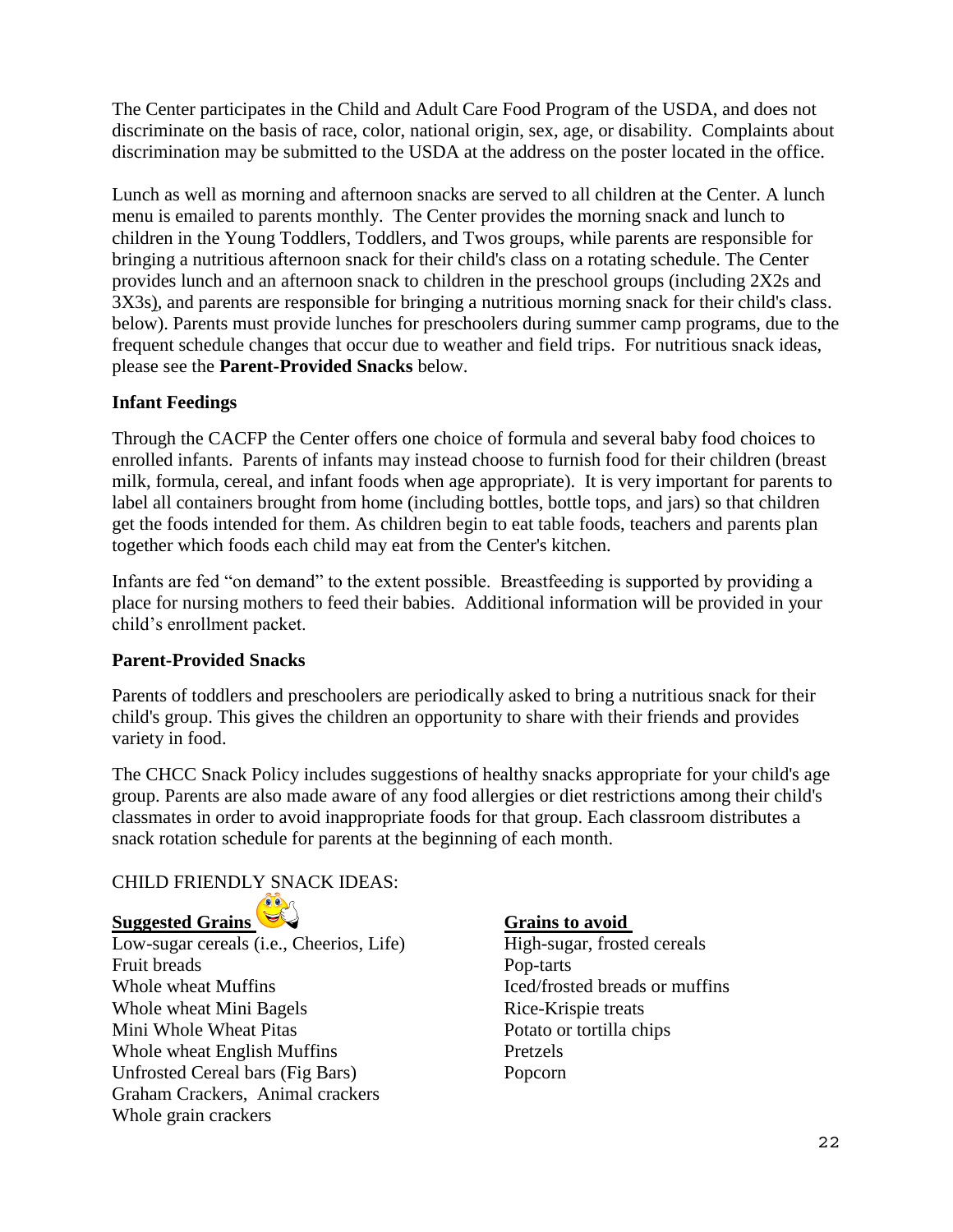

Fresh fruit of all types—berries, melons, apples, Fruit canned in heavy syrup oranges, bananas, **sliced** grapes, pears, etc. Fruit roll-ups Natural applesauce (no sugar added) Fruit gummies Fruit cups (packed in water, juice or light syrup) Jello Dried fruits (pineapple, raisins, mango)

#### **Excluded Foods**

Certain foods are not served, or are modified for safety, at Carriage House. Please follow these guidelines when packing your child's lunch in the summer, or when providing snack to the classroom:

\*Grapes and grape or cherry tomatoes must be sliced for children under the age of 4 \*We do not serve hot dogs.

\*Popcorn and pretzels are not served to children under the age of 4

\*Hard vegetables are steamed slightly before serving

#### **Eating**

We try to have a relaxed attitude about the amounts of food children eat. We find that we can trust them to know if they are hungry. If they do not eat much at snack time, they usually make up for it at lunch. Food for Toddlers and Preschool children is served "family style" and children are encouraged to serve themselves. Teachers invite children to taste all foods, but do not demand that they do so. We draw attention to the nutritious and colorful food that has been prepared for them.

#### **Allergies and Food Preferences**

If your child has a food allergy, you must list it on your Emergency Information/Parental Consent form upon enrollment. In addition, you must fill out a Special Care Plan for your child. Your child's teacher will discuss this plan with you. With your permission, your child's allergy will be posted in all food preparation areas. Any medications needed for the treatment of exposure to the allergen(s) will require a doctor's prescription and a Medication Log to be filled out (see **Medication**, page 26). Depending upon the severity of the allergy or the number of allergies a certain child has, the family may be asked to provide their child's meals. In many cases, Carriage House will provide alternative foods for the allergic child. Your child's teacher will discuss options with you.

If your child has food preferences such as vegetarianism, or if you would like her to avoid certain foods for religious or other reasons, we will attempt to accommodate you by providing alternatives or by omitting certain foods from her plate. In some circumstances (such as when wheat or dairy is the omitted food), it will be necessary for the family to provide alternatives.

Children with allergies, sensitivities, or food preferences will be treated in an inclusive way, and will not be separated from other children except in cases of severe allergies.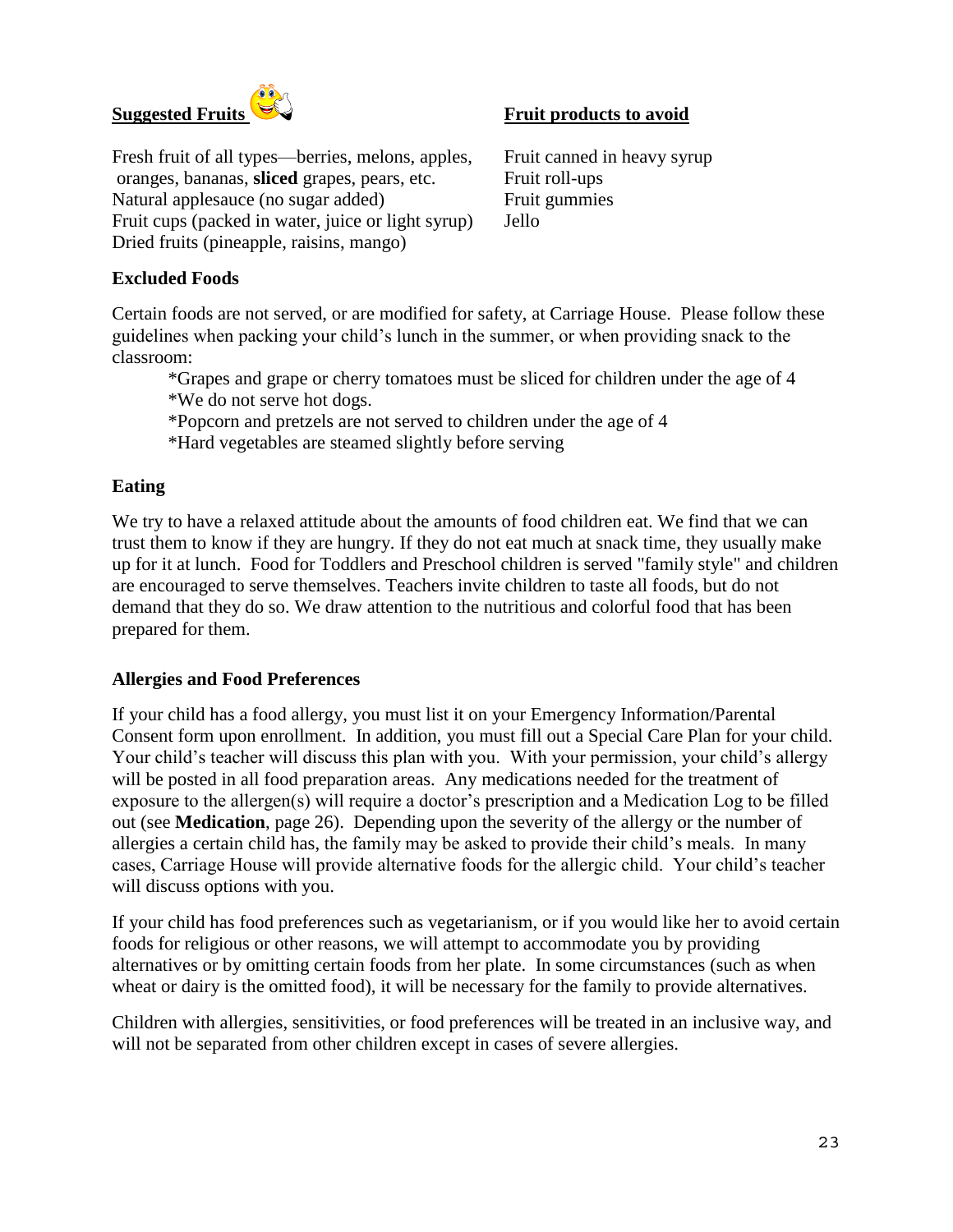#### **CLOTHING**

#### **School Dress**

Please dress your child in casual, comfortable, washable clothing appropriate for the weather, "messy" art activities and outdoor play. Your child should feel free to become involved without being concerned about ruining good clothes. Clothing should also allow your child to use the toilet independently. Shoes with gripper soles, appropriate for running and climbing, such as sneakers, are the safest and most appropriate. Flip flops are not appropriate; covered toes are preferred during all seasons. *If your child is not wearing safe shoes, he will be restricted from certain equipment on the playground or gym*. Avoid articles of clothing with drawstrings, which can pose a strangulation hazard to your child. Names must be in all articles of clothing that are worn to the Center: coats, sweaters, jackets, mittens, hats, shoes, and boots.

#### **Extra Clothes**

Each child must keep a change of clothes at the Center: undershirts (if worn), outer shirts, pants, socks, and underpants (as appropriate). All items must be clearly labeled with the child's name and placed in his or her bin. For children who are potty training, please provide at least 3 sets of extra clothes, including socks. Please wash and return any clothing that your child has borrowed from the Center. Parents provide all diapers, wipes, and creams for children not yet using the toilet. These items must also be labeled with the child's name.

#### **HEALTH**

#### **General Information**

The health and well-being of everyone involved at the Center is very important to us. Our goal is to **promote health**, to **prevent illness**, and to **manage illness responsibly** to the best of our ability. We are committed to meeting this goal by providing a clean environment, healthful food, rest and developmentally appropriate activities. The Center staff is trained in Pediatric First Aid with Blocked Airway, and to recognize symptoms of illness in children. Both children and staff are educated about correct and conscientious hand washing, which is the most effective preventative measure to stop the spread of illness. We use guidelines and procedures for managing illness developed in consultation with our licensing agencies and health professionals.

#### **Health Assessment**

At the time of enrollment, parents must provide the Center with a completed Health Assessment form signed by the child's physician. Subsequent health appraisals are to be completed according to the schedule for routine health supervision and immunizations as recommended by the American Academy of Pediatrics. These are Department of Public Welfare requirements and help to ensure early detection, treatment and prevention of health problems. The Center is unable to provide care if this requirement is not met. Staff members are required to have a bi-annual health appraisal.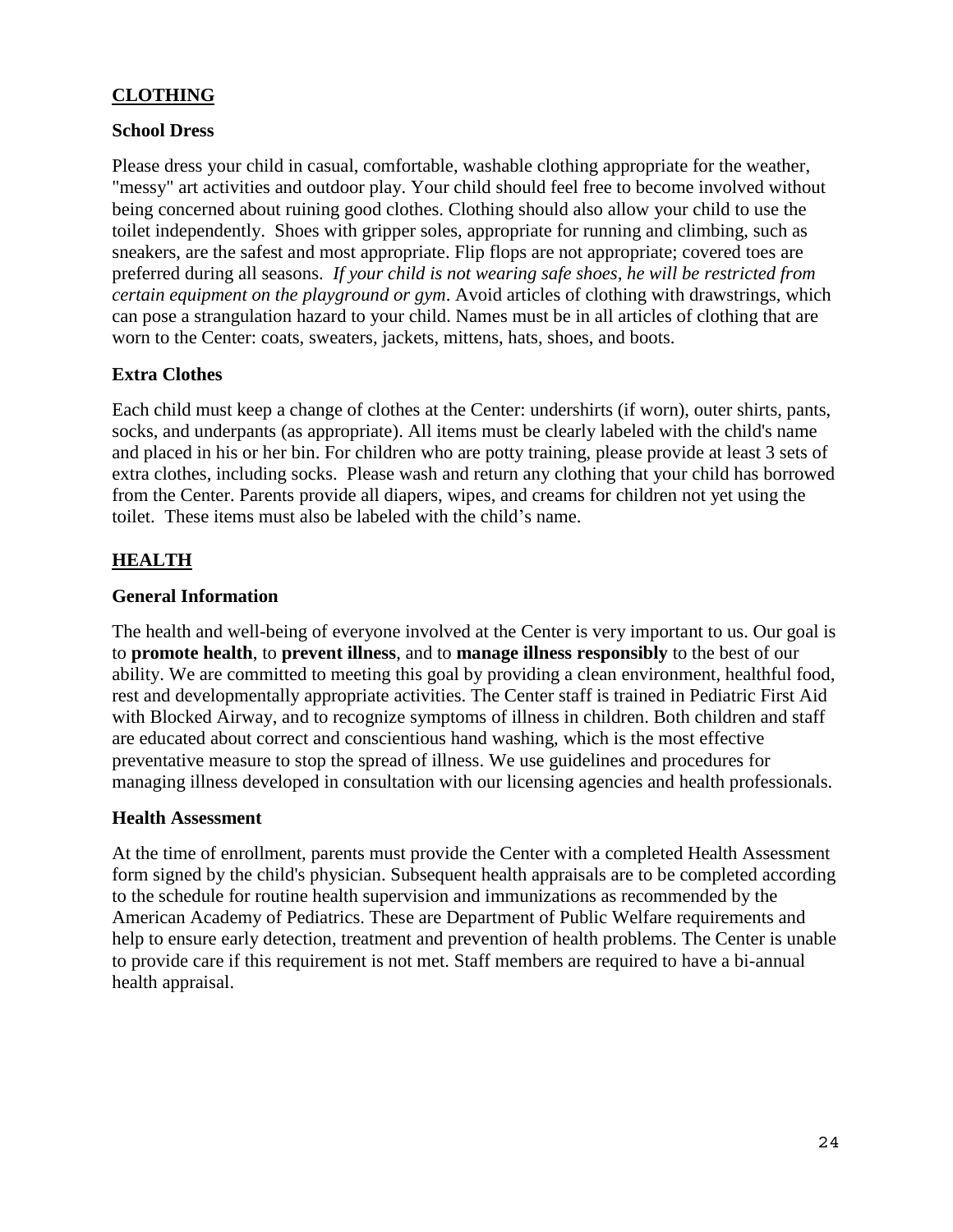#### **Carriage House Children's Center**

#### **CHILD HEALTH POLICY**

The health and well-being of everyone involved at the Center is very important to us. Our goal is to **promote health**, to **prevent illness**, and to **manage illness responsibly** to the best of our ability. We are committed to meeting this goal by providing a clean environment, healthful food, rest, and developmentally appropriate activities. The Center staff is trained to use first aid and CPR and to recognize symptoms of illness in children. Both children and staff are educated about correct and conscientious hand washing, the most effective preventive measure to stop the spread of illness. We use guidelines and procedures for managing illness developed in consultation with our licensing agencies and health professionals.

Parents must provide the Center with a completed Health Assessment form signed by the child's physician within one month of enrollment. Subsequent health appraisals are to be completed according to the schedule for routine health supervision and immunizations as recommended by the American Academy of Pediatrics. These are Department of Public Welfare requirements and will help to ensure early detection, treatment and prevention of health problems. If your child is overdue for any routine health services you must provide evidence of an appointment stating when those services will be completed. Any child who is under-immunized because of a medical condition must have supporting documentation from a licensed health professional. The Center is unable to provide care if these requirements are not met. Staff members are also required to have a bi-annual health appraisal.

As mindful as we are, children do become ill. Each case of illness is different but our focus remains on the child's needs, the possibility of contagion, and the ability of staff to manage the situation given the particular symptoms and conditions. For example, a child with a mild cold and low fever but with a normal activity level can generally be included; a child with a very stuffy nose, persistent coughing, and fever, who is very uncomfortable and irritable, is unable to stay. We observe children closely for signs of illness as they are greeted and throughout the day. Parents should tell the staff if their child was ill at home prior to attending on a particular day and if medication has been given. If a child becomes ill at the Center, parents will be contacted immediately. **Please keep emergency contact phone numbers up-to-date so someone can be reached at all times**. Using the Center guidelines and procedures, the staff and parents work together to decide if the Center can accept the responsibility of caring for an ill child. If a child is to be sent home, he or she will be kept comfortable and quiet in the presence of a familiar caregiver, usually in an area separate but not isolated from other children.

Parents must plan ahead for alternative care for an ill child. In the case of most mild illnesses, the **Get Well Room** at The Children's Center of Pittsburgh (412-641-1990) can be used. For more information, please stop by the office to pick up a Get Well Room Fact Sheet.

These are some guidelines used for determining situations when children must be excluded:

A. The illness prevents the child from participating comfortably in normal play activities including going outdoors.

B. The illness results in a greater care need than the child care staff can provide without compromising the health and safety of the other children.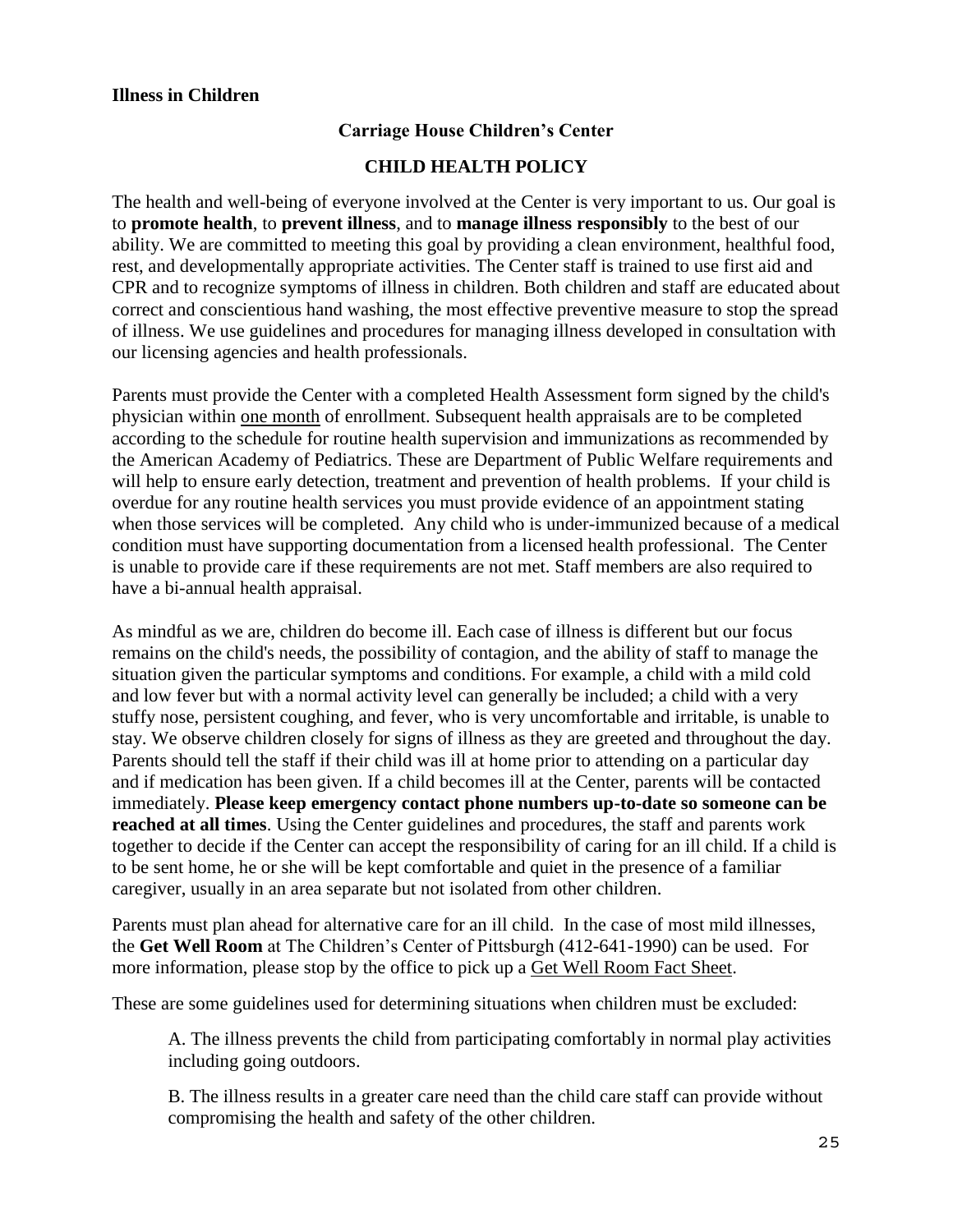C. The child has any of the following conditions that indicate a contagious disease or an immediate need for medical evaluation.

#### **Signs, Symptoms and Exclusion Criteria**

In addition, a *Signs, Symptoms and Exclusion Criteria Chart* can be found in your child's enrollment file.

#### **Medication**

In order to keep our children as safe and healthy as possible, Carriage House policy limits the use of medication. Parents are asked to request the administration of medicine only at those times when absolutely necessary. Please follow the guidelines below when determining whether to ask us to medicate your child.

A signed and dated "Medication Log" form (available in each classroom), defining dosage, directions, and reason for administering the medication, must be completed by the parent/guardian before any medication can be administered at the Center.

Prescription medication is given only when there is a medical need due to illness; and/or when there is a standing order from a doctor *with a specific start and end date*. This medication must be in the original container and labeled with the child's first and last name, name of the drug, dosage, directions for administering and storing, date of the prescription, and the physician's name.

Non-prescription (OTC) medication is given on a very limited basis and its use is discouraged at our Center. Examples of OTC medications that might be deemed necessary include Benadryl for allergies, or an anti-itch cream for a skin disorder. *The same information that is provided for a prescription medication is required for an OTC medication*. A **Non-Prescription (OTC) Medication Request Form** is available in the front office; it or its equivalent must be completed before the medication can be administered.

Tylenol/Ibuprofen: These types of medication fall under the same regulations as other OTC medications, and must be accompanied by a form with a specific start and end date as well. Tylenol/ibuprofen can be given only under the following circumstances:

- 1. Upon parental request, for an axillary (under the arm) fever of 100 degrees or above, when the parent or guardian is on the way to pick up their child from the Center.
- 2. When there is a medical condition (such as a broken bone) and a doctor has signed a note with a specific start and end date.
- 3. Teething in infants after other comforting methods are taken and a doctor has signed a note with a specific start and end date.

The staff member administering the medication will complete the second half of the Medication Log indicating the time it was given, the dosage, her/his initials, and other information specified on the sheet. S/he will insure that the amount/dosage listed on the Medication Log matches what is listed on the prescription label. If it does not, s/he will confer with the parent.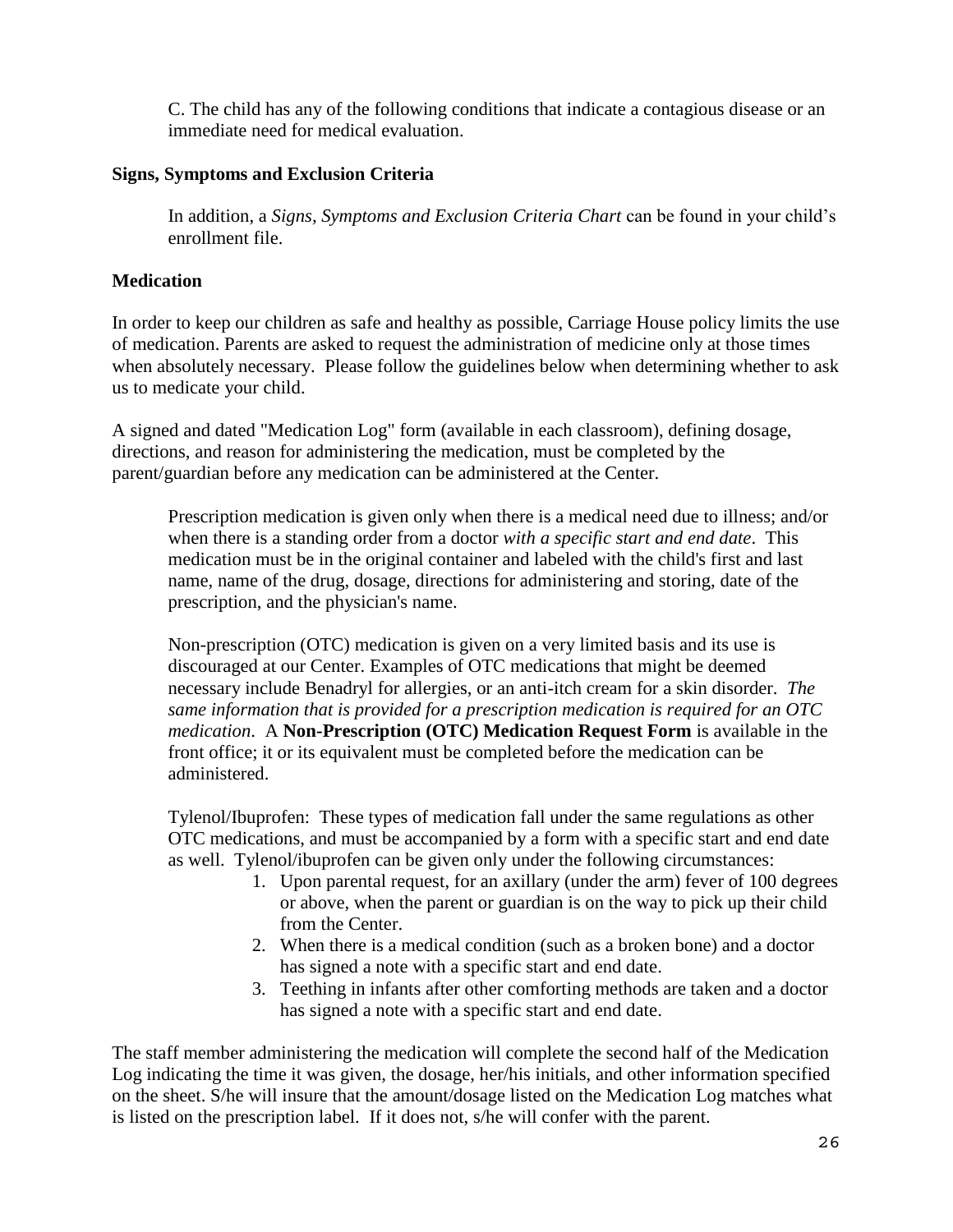All medication will be kept under lock and key. Medication requiring refrigeration will be kept in the kitchen refrigerator in a labeled container. Parents are asked to make staff aware of the need for refrigeration when the medication is brought to the Center.

#### **Special Care Plans**

If your child has a medical concern (including but not limited to Asthma; allergies to any food, medication, dander, etc;) you must fill out a Special Care Plan. After filling out the plan, please arrange a time to meet with your child's teacher to discuss the plan.

If your child's medical condition requires a life-saving medication or device; a medical device; special diet or food; or other medical aid, we must have access to that required item at all times when the child is on the premises.

#### **ACCIDENT OR INJURY PROCEDURES**

#### **First Aid with Blocked Airway or CPR Training**

Every teacher is required to attend classes in Pediatric First-Aid with Blocked Airway soon after being hired, and to renew their certification at the intervals specified by the Red Cross or the American Heart Association.

In addition, at all times there is at least one staff member certified in CPR on CHCC premises in case of a child with a condition that could require CPR.

#### **Emergency Information/Parental Consent Form**

The Pennsylvania Department of Public Welfare (DPW) requires that each child attending the Center have an Emergency Information/ Parental Consent form completed and on file at all times. Emergency phone numbers and information about your child's health, medical care provider, and allergies (food, medication, sunscreen, etc.) are all to be recorded on this form and must be readily available in case of accident or injury. The original form is kept in your child's file in the CHCC office; another copy is kept in the classroom and accompanies the class wherever it goes.

The DPW requires that this form be reviewed and updated every six months. If any of the information on this form should change (e.g., your home, work or emergency contact telephone number, or persons to whom your child may be released), please notify the office immediately to update the information. It is vital that we can locate parents or other designated adults quickly in an emergency. It is important to be able to contact a parent any time their child is in the center. If you will not be available, please let the staff know whom to call if the need arises.

#### **Treatment of Minor Injuries**

Teachers are trained in injury assessment (minor vs. serious, etc.) as part of their required firstaid instruction. Teachers use soap and water to clean all superficial wounds. Band-aids are applied to protect the wound. An ice pack may be applied to a minor bump or swelling. Parents are contacted if there is any question about a child needing further medical treatment. Parents are notified of all minor injuries requiring first aid treatment via an Injury and Incident Report form and by verbal communication.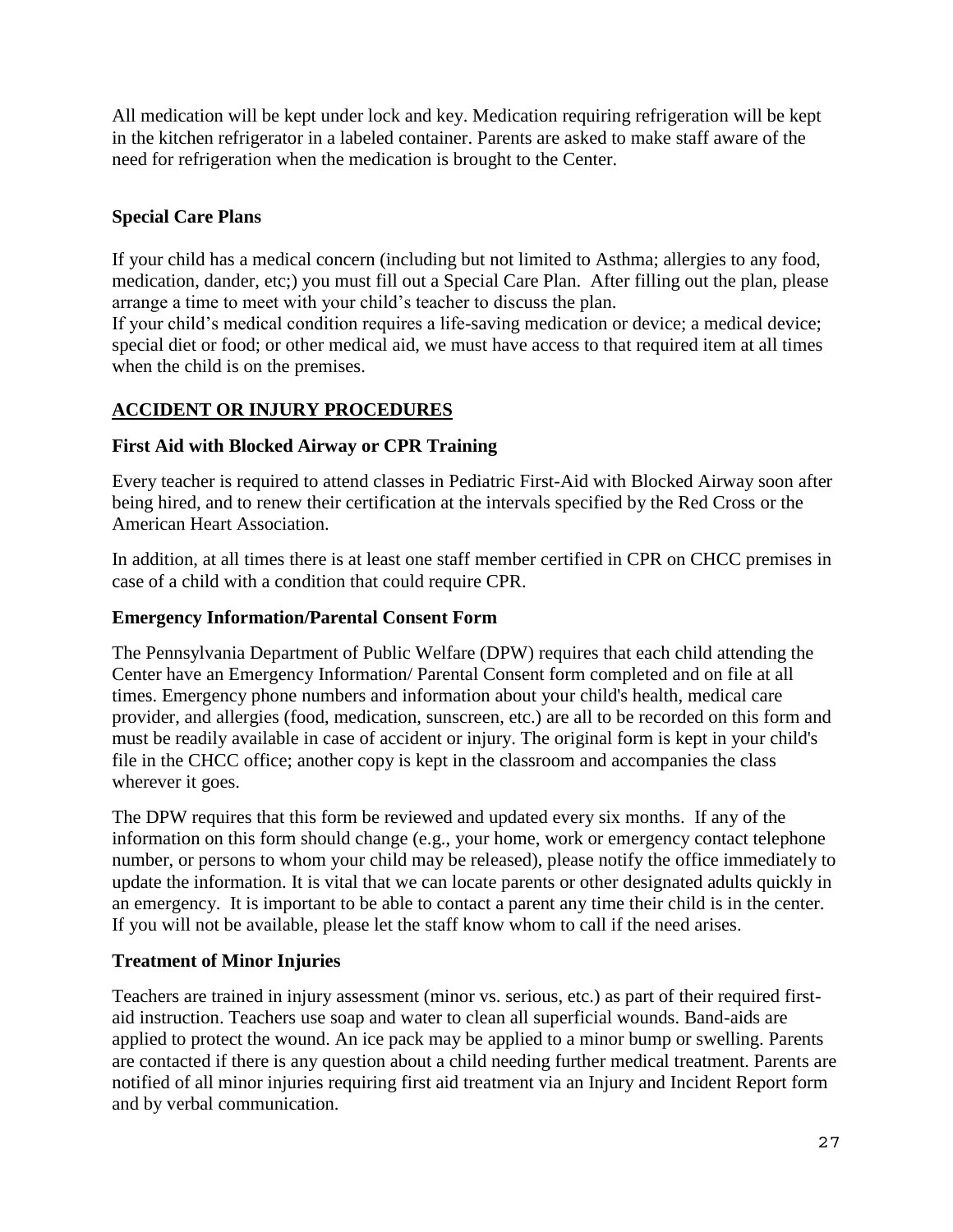#### **Emergency Medical Care**

In case of a serious accident or injury we will make an immediate attempt to contact the parents. If parents cannot be reached, we will call the emergency contact person. If we still can't locate a parent we will call the child's physician. If necessary while trying to locate the parents we will call 911. The child, accompanied by a staff member, will be transported by the Pittsburgh EMS to the hospital (designated by the parents on the Emergency Information/ Parental Consent form) or to the hospital which the EMS designates for emergency medical treatment. We will continue to attempt to notify parents to have them meet us at the hospital.

#### **SAFETY**

#### **Building Safety**

Carriage House is committed to providing a safe and secure environment so that our families feel secure in the knowledge that their children are safe and protected in our care. We are able to do this by controlling entry points into the building, locking doors during school hours, and having a set of eyes to monitor individuals as they come and go.

All entrances to the building are locked from 7:30 a.m. to 6:00 p.m. Parents are given a four digit code which can be used at the parking lot side door and the front entrance. Any visitor wishing to enter the building during school hours will need to be buzzed into the building by Carriage House office staff. A handicap and stroller entrance is available at the parking lot entrance.

#### **Arrival and Departure**

During the coronavirus pandemic, please see the Daily Operations Handbook During COVID-19 Pandemic for the new arrival and departure procedures. We will resume normal operations as describe below when it is safe to do so.

Always accompany your child into the building in the morning. Adults are to open and close gates and doors—please do not allow your child to do so. Children must be brought into their room upon arrival by a parent or other adult, so that both adult and child make contact with a teacher. Children should never be dropped off outside the building and left to go inside without an adult. When leaving, make contact with a teacher so that he or she is aware that your child is leaving.

**Please remember to sign in and out on the arrival and departure sheet in your child's room**. It is essential to have a completed class roster every morning and every evening, as it serves as the main attendance system in the event of an emergency requiring evacuation.

To insure the safety of all children at the Center, we ask that parents observe the following safety rules:

1) **Never** leave children unattended, even for a moment, in the Preschool Hall, lobby and hallways, or AP rooms. If you find an unattended child in one of these areas, please stay with that child until his or her parent or teacher is located;

2) Instruct children to walk (not run) in Carriage House hallways;

3) Do not allow children to climb up or play on the stairs in the main hallway;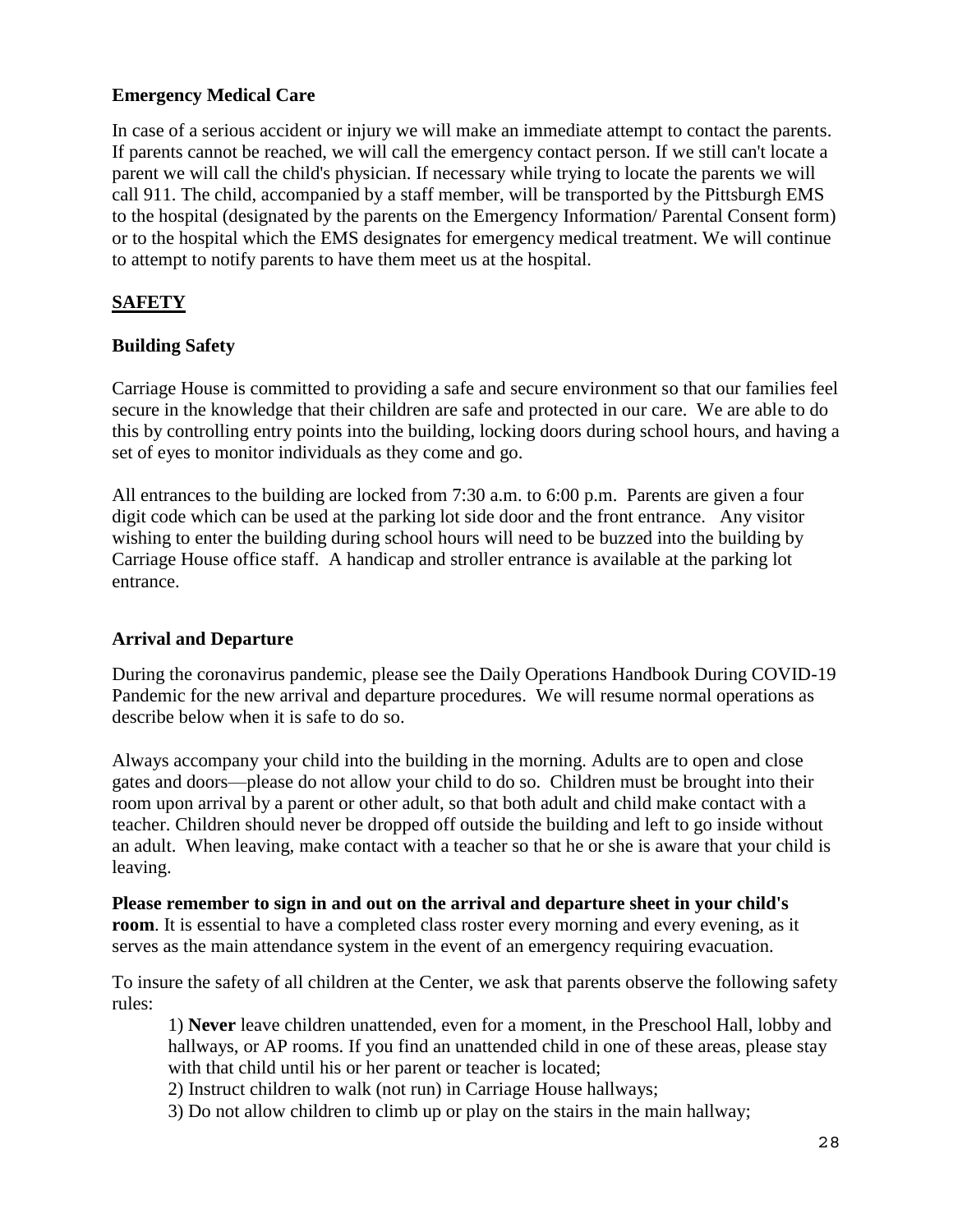4) When leaving the building, hold your child=s hand as you cross the parking lot or walk in the alley;

5) Be sure your child is following the safety rules when you are on a playground or in a classroom with him or her;

6) Do not allow your child to press the elevator buttons or to ride the elevator without you;

6) Do not allow children to climb or play on the fire escapes or ramp; and

7) Never leave a child unattended in a car, even for a few minutes.

#### **Authorization to Pick Up**

No child will be released without authorization by the parent. We must have written or verbal notification of changes in those permitted to pick up your child. Please keep the Emergency Information/ Parental Consent forms in the office and classroom up-to-date. Even when the person picking up your child is designated on the emergency form, you must notify the classroom ahead of time and name the specific person who will be coming. Persons picking up your child who are unknown to our staff will be asked for proper identification.

#### **Right to Refuse Child Release**

We may refuse to release children if we have reasonable cause to suspect that any person picking up a child is under the influence of drugs or alcohol, or is physically or emotionally impaired in a way that may endanger the child. To protect your child, we may request that another adult listed as an Emergency Contact person pick up the child, or we may call the police to prevent potential harm to your child. Reoccurring situations may result in the release of your child from the program.

#### **Stranger Awareness**

The Wightman School Community Building is a public building. Because the Center is unable to partition itself from the rest of the building, teachers as well as parents are encouraged to take an active role in the stranger surveillance system at Carriage House. Visitors to the Wightman School Community Building who come to participate in non-Carriage House programs are encouraged to avoid Carriage House areas. Parents should make an effort to recognize as many other CHCC parents as possible to facilitate the identification of strangers. Parents can approach strangers themselves or alert Center personnel to do so. The approach should not be confrontational; asking "May I help you?" shows that Carriage House areas are being watched and, of course, can be helpful to the visitor.

#### **Plastic Bags**

For safety as well as environmental reasons, we do not allow plastic bags on the premises. When transporting anything to and from the Center such as extra clothes, bottles, lunch or snack items, please use a paper or re-usable cloth bag. Plastic bags are extremely unsafe to have around children and we cannot allow them to enter the classroom or any Center space.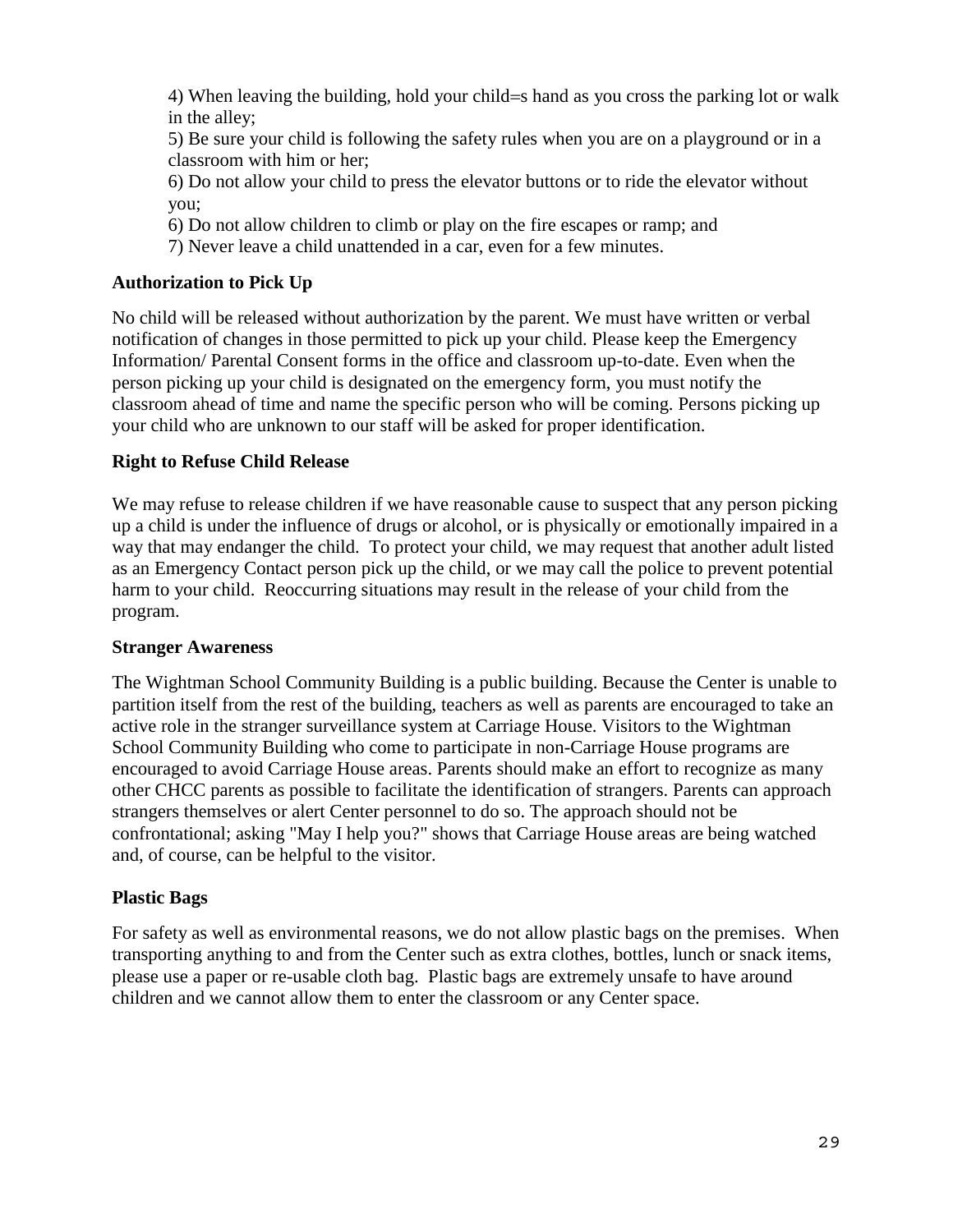#### **Smoking Policy**

For everyone's health, safety, and comfort, smoking is not allowed anywhere on the Center premises. The poisons in secondhand smoke are especially harmful to infants and young children's developing bodies. Therefore the indoor and outdoor Center environments are nonsmoking areas at all times. The use of tobacco in any form is prohibited on the Center premises.

#### **Playground Safety**

1) The play yards are secured with latched gates. For their safety we do not allow children to unlatch the gates. We require that parents follow this school policy when dropping off or picking up their children.

2) Children are not permitted to climb on or over the fences. For this reason we ask your cooperation in taking children in and out of the gates, rather than lifting them over the fence.

3) We only allow children to ride wheeled tricycles on our soft surface, so we do not require the use of helmets. However, we talk about helmet safety and encourage families to use helmets with their children.

4) In the summer, parents are required to apply sunscreen to their child before the school day begins. For full-time children, a container of *non-aerosol* sunscreen, in its original container and clearly labeled with the child's first and last name, should be left at the Center for reapplication as necessary. Sunscreen allergies should be reported on the Emergency Information/ Parental Consent form, and a Special Care plan must be filled out for this and any other allergy; state guidelines require that a Sunscreen Permission form be completed for each child=s specific sunscreen.

#### **Field Trip Safety**

Parents are informed of all field trips involving car pools, buses, or walks to local attractions (Squirrel Hill library, parks) in advance of each event. Infants, young toddlers, toddlers and twos may take impromptu walks around the block in which children are either confined in strollers or held by the hand; permission for such trips is given by signing the appropriate section on the Emergency Information/ Parental Consent form.

Before each field trip, teachers review the Emergency Information/ Parental Consent forms for each child; a first aid kit and copies of all Emergency Information/ Parental Consent forms accompany each class wherever it goes. Each child wears a tag or T-shirt containing the name, address and phone number of the Center while away from Carriage House (but not on neighborhood walks). Teachers notify office personnel of their destination, time of departure and expected time of return, and check in again upon returning to the Center. A notice is attached to the classroom door with the destination (e.g., field trip, playground, etc.) before departure.

At least two staff members accompany children on a field trip, no matter how small the group. Otherwise, the required staff/child ratios are maintained in vehicles and at the field trip destination. In the event of an accident or injury away from the classroom, one staff member will remain with the injured child to administer first aid, while another will seek appropriate assistance (call the school, 911, etc.; a mobile phone accompanies classes to the playground across the street from Carriage House). Remaining staff members attend to uninjured children.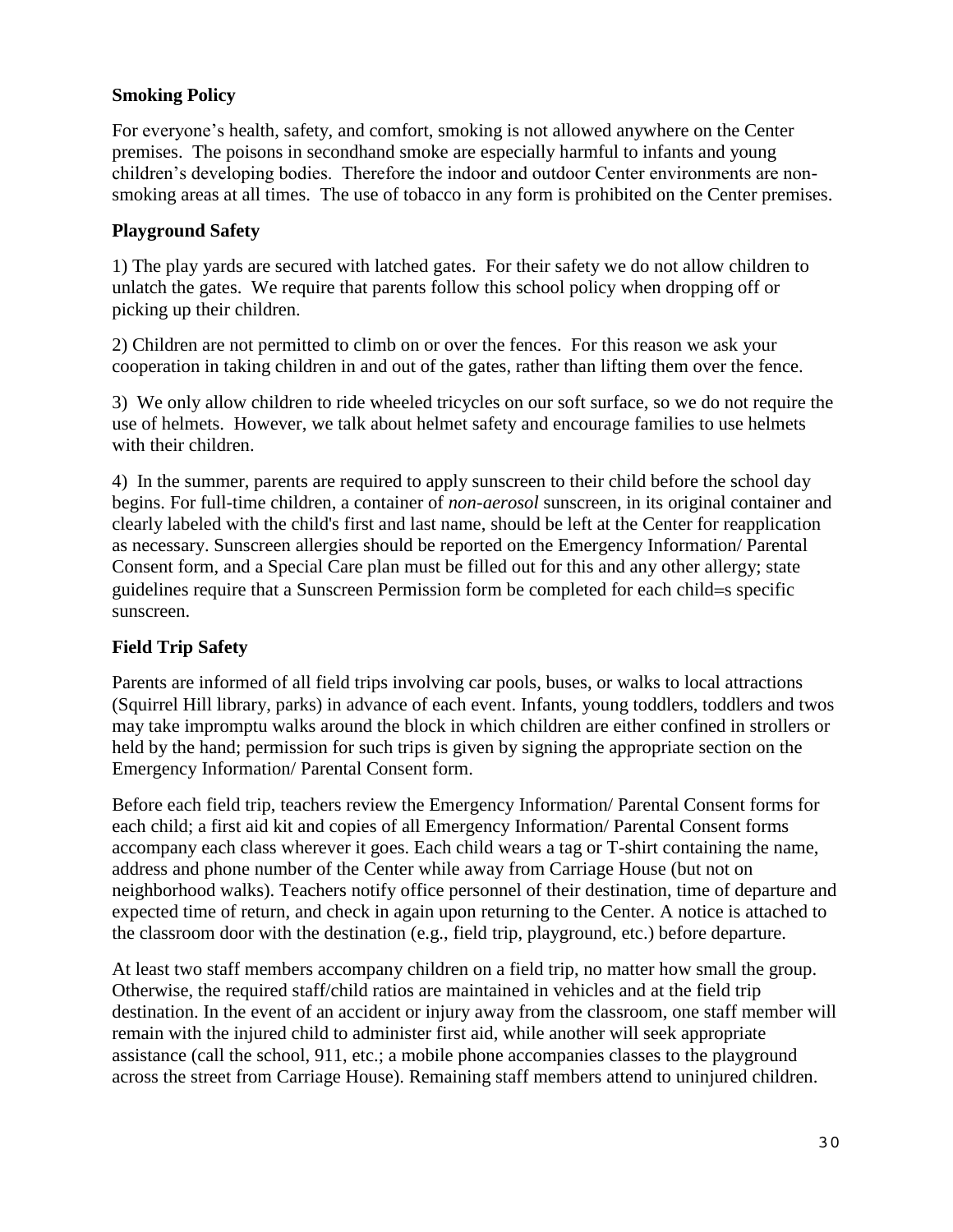#### **Fire Safety**

All Carriage House personnel are required to undergo fire safety training once a year. A city Fire Safety official inspects the Center as part of this yearly training. Smoke detectors are placed in every room and at other required locations throughout the building. Fire extinguishers are located on every floor. Fire drills are conducted bi-monthly, and evacuation routes are posted in each classroom. In the event of evacuation in which shelter is required (e.g., extreme weather conditions), children will be taken to the following locations:

Infant Room, Older Infant Room, Young Toddlers, Toddler Room - Chatham University-Athletic and Fitness Center on Woodland Road

Rooms 104, 105, 101, 107 - The Children's Institute at 1405 Shady Avenue

Rooms 102, 108 - Chatham University-Athletic and Fitness Center on Woodland Road

#### **Extreme Weather and Outdoor Play**

Please send your child in labeled weather appropriate clothing and outerwear. Children are expected to go outside when the forecast temperature/wind chill is above 25 degrees, the forecast temperature/heat index is less than 90 degrees, there is no precipitation falling, and there is no current air quality alert.

#### **Traffic/Parking**

We ask your cooperation in overcoming traffic and parking problems. Please drive slowly and be aware of pedestrians, especially children, and other cars near the school. The 5600 block of Solway Street where the Center is located, is exempt from street cleaning parking restrictions. Street cleaning takes place on all side streets from April through November, on the 4<sup>th</sup> Wednesday and Thursday of each month, 8 am to 2 pm.

#### **Parking in the two alleyways beside the school is prohibited (Arco Way and Colma Way) for safety purposes and to not block our neighbors' parking areas**.

The areas parents can utilize for drop-off/pick-up locations are:

- 1. CHCC Parking Lot
- 2. The loading zone in front of Carriage House
- 3. The loading zone across the street from Carriage House

Areas that should not be used for drop-off/pick-up:

- 1. Arco Way (Pre-school playground side)
- 2. Colma Way (Parking lot side)

Close and secure the gate as you enter and leave the Carriage House yard to prevent children from running out into the adjoining street.

Please do not block the CHCC dumpster shed or the driveway leading to the dumpsters. City trash collectors will not collect the trash if the dumpsters are blocked. This presents a health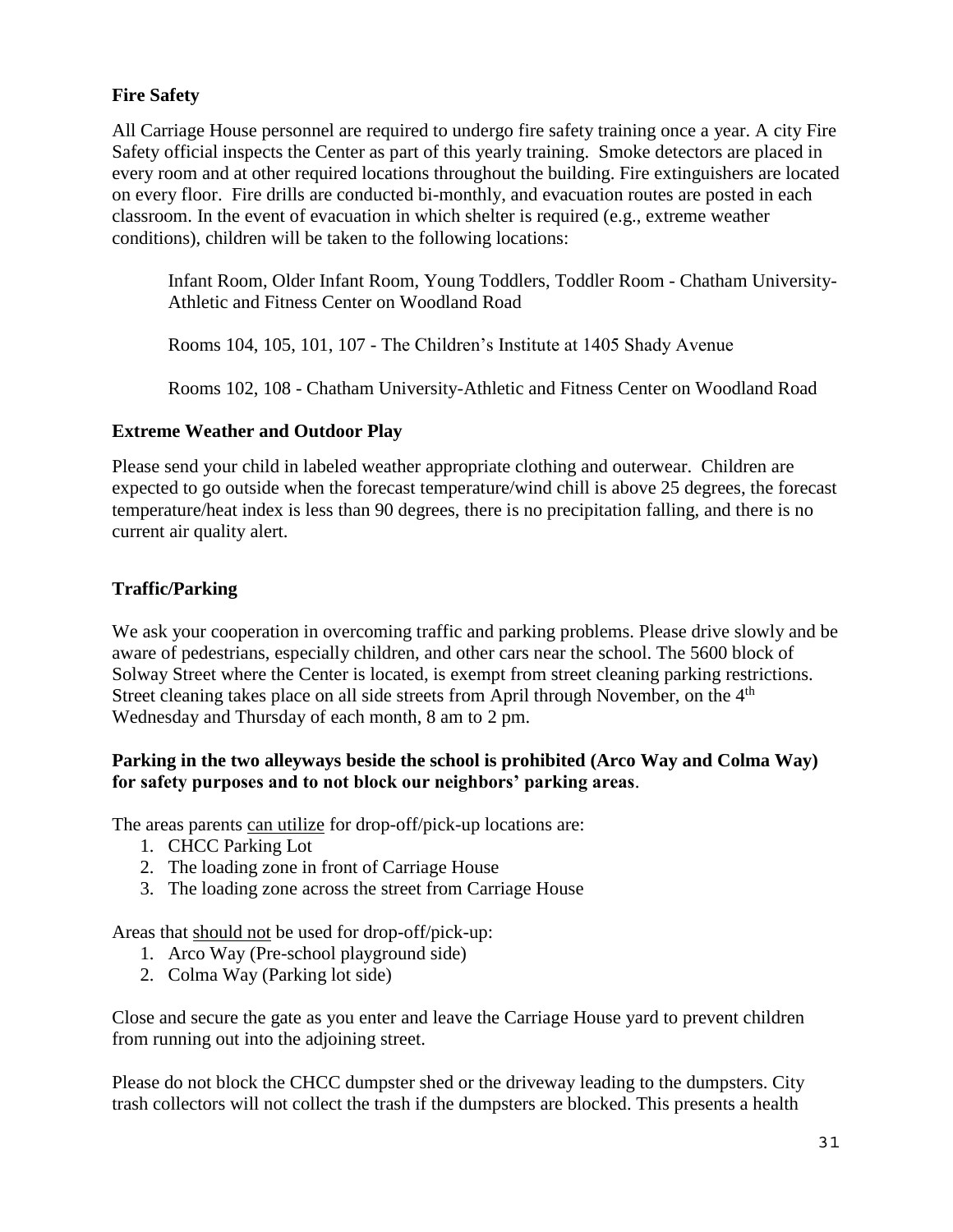hazard given the large amount of food and disposable diaper waste that accumulates in our dumpsters.

Remember that the handicapped parking space in the CHCC lot is reserved for those who truly need it. Keep in mind that the Wightman School Community Building has many visitors who need to use this space.

Infants and young children must never be left unattended in your car. If you need to run into the building, ask someone you know to watch your child for you. If you see a parent or child who needs assistance, offer to help.

In order to keep everyone safe, younger children accompanying parents to and from the building should either be carried or have a hand held. Older children walking alongside parents should be instructed to always walk (not run) in the parking lot.

Carriage House has adopted a no-idling policy to protect the health of our children, parents, teachers and visitors to our building. Please turn off your car when parked in the parking lot or designated drop off/pick up areas. Also, because drop off/pick up parking spots are in high demand, please do not sit in your car to text, read emails or make phone calls.

#### **Suspected Child Abuse**

We are required by law to report all observations of child abuse or neglect cases to the appropriate state authorities if we have reasonable cause to believe or suspect a child is suffering from abuse or neglect or is in danger of abuse or neglect, no matter where the abuse might have occurred. The child protective service agency will determine appropriate action and may conduct an investigation. It then becomes the role of the agency to determine if the report is substantiated and to work with the family to ensure the child's needs are met. Our Center will cooperate fully with any investigation and will maintain confidentiality concerning any report of child abuse or neglect.

#### **Prohibited Substances**

The use of alcohol or illegal drugs is prohibited on the Center's premises. Possession of illegal substances or unauthorized potentially toxic substances is prohibited.

Any adult who appears to be inebriated, intoxicated, or otherwise under the influence of mind-altering or polluting substances is required to leave the premises immediately.

#### **Child Custody**

Without a court document, both parents/guardians have equal rights to custody. We are legally bound to respect the wishes of the parent/guardian with legal custody based on a certified copy of the most recent court order, active restraining order, or court-ordered visitation schedule. We will not accept the responsibility of deciding which parent/guardian has legal custody where there is not court documentation.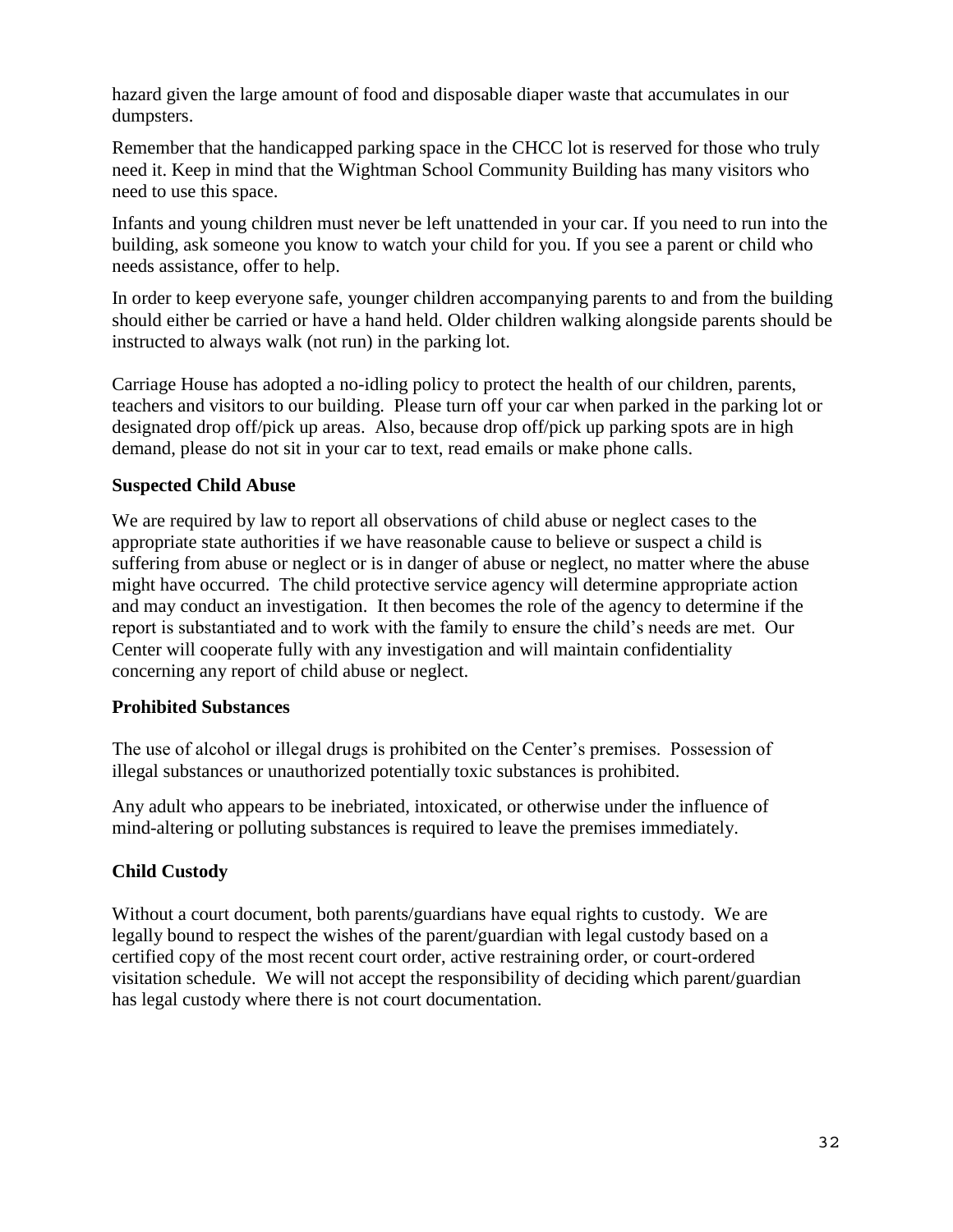#### **GENERAL CENTER POLICIES**

#### **Parental Supervision**

While on Carriage House property, until you have signed your child in or out of his classroom he is under your care and supervision. Please be sure your child is with you at all times, and is following the safety and other guidelines mentioned throughout this handbook. If you have older or younger siblings with you, please be sure that you are also supervising them at all times. While dropping off one child, do not leave your other child(ren) in the Preschool Hall or AP rooms to play. When other classrooms are using those spaces, teachers cannot be responsible for your child; when those spaces are not being used, it is not safe to leave your child alone.

#### **Elevator Use**

Please do not allow your child to press the elevator buttons or to ride the elevator by herself.

#### **Cell Phone Use**

The time you spend in the Center dropping off and picking up your child are the primary windows of time we have to communicate with one another about your child. Cell phone conversations are a barrier to the effective, face-to-face communications that we value at Carriage House, and can also be loud or disturbing to others. Please finish your calls before entering the Center so that you are free to greet your child and converse with the teaching staff. Because cell phone use is not allowed at the Center, all adults are able to be attentive to the children and other adults who may wish to communicate with them.

#### **Late Departure Policy**

The Center closes promptly at 5:00 p.m. This means that all parents, children and staff are leaving the Center, promptly, at 5:00 pm. Please arrive by 4:45 so that you can have a smooth, unrushed exit with your child. If a child cannot be picked up by 5:00 p.m., the Center must be informed by telephone. There is a \$5 minimum charge for late departure after 5:00. After the first five minutes, additional minutes will be charged at the rate of \$1/minute. In the event of late arrival, parent and staff member complete a "Late Arrival" form and the parent will be billed by the office.

The same policy applies to children who are scheduled to be picked up at 1:00 p.m. At that hour, staff are scheduled to go home, to attend a staff meeting, or to go on break. There is a \$5 minimum charge for arrival after 1:00. You will then be charged an additional \$1 for every minute after 1:05.

It is vital that you leave the play yards and the pre-school hall promptly at 1:00 p.m., as this is rest time for all the children staying for the afternoon. We suggest that you use the playground across the street if you or your child wishes to continue socializing with friends.

If you intend to talk to a teacher or know that your departure will be delayed at any of the pickup times, plan to be at the Center 15 minutes early, so that you and your child can leave on time.

#### **Respectful Behaviors**

All children and families will be treated with respect and dignity. In return, we expect the same from all of our families. We will not tolerate hostile or aggressive behavior. If this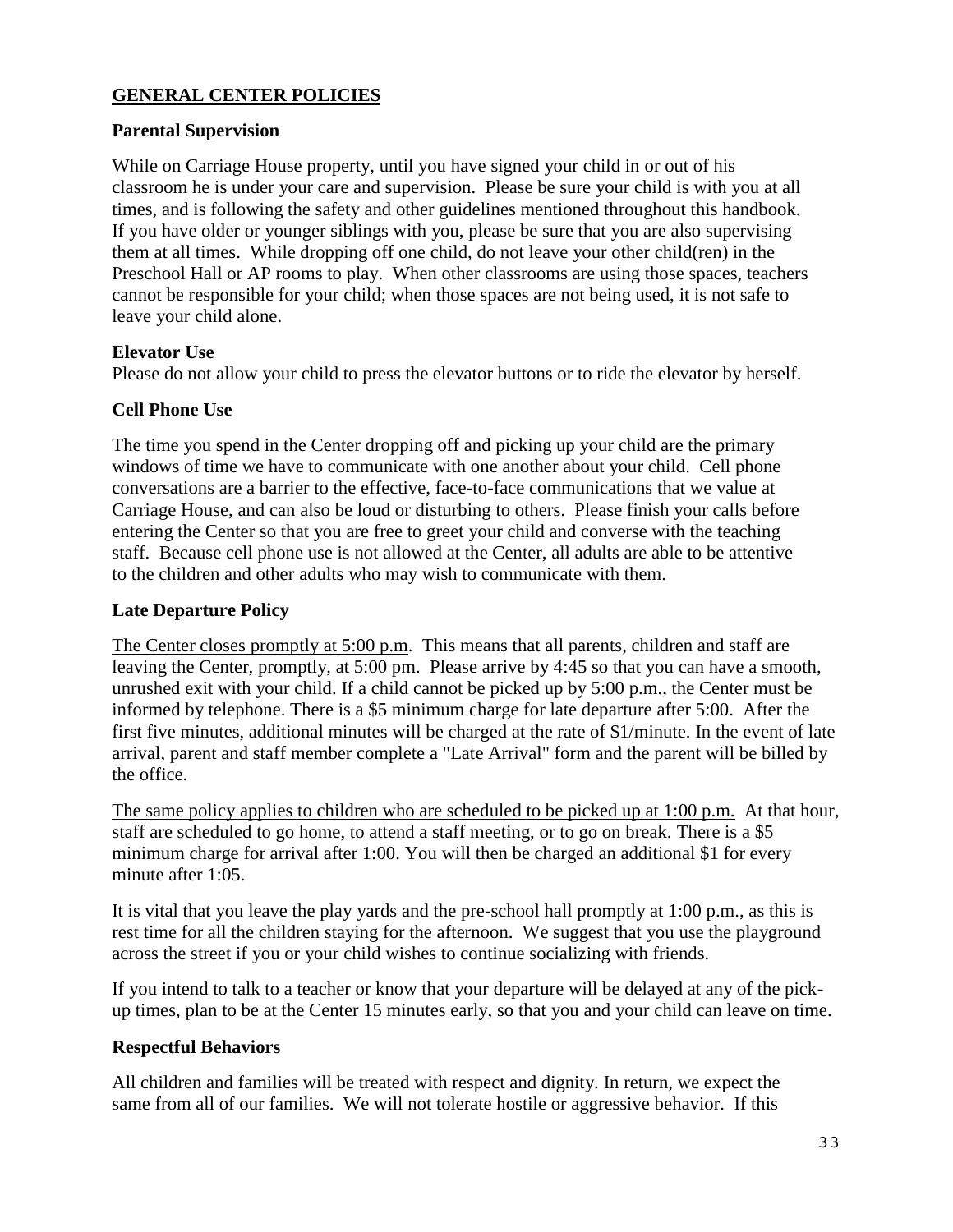occurs, we reserve the right to ask you to control your behavior or to remove your children from our care.

#### **Social Media**

Social media are defined as online technology tools that enable people to communicate easily via the internet to share information. Some of the most popular social media are Facebook, Twitter, MySpace, LinkedIn and Digg. In order to protect confidential information about other staff members, our organization, and any child or family involved in our care, Carriage House teachers and administrators are not allowed to ever post information about those subjects on any social media site. We ask that Carriage House families follow the same policy.

#### **Employment of CHCC Staff**

Although we provide a list of staff members who are willing to babysit your child, we do request that you adhere to the following guidelines when using this list:

- Please do not make arrangements with a staff member during classroom hours.
- We are not responsible for Carriage House Children's Center employee's behavior outside of their work hours.
- .

#### **UNIVERSITY RELATED PROJECTS**

The Carriage House Children's Center is located in the environs of four colleges and universities. Because we offer an excellent setting with unique scheduling and programming, the Carriage House is often called on to be a site for work experience, educational pursuits and research projects. Throughout any school year, in addition to the consistent regular staff, our children meet and interact with work-study students from area colleges; practicum students from child development and early childhood education programs; volunteers from the community; and with students and academicians from various related disciplines who are doing research or observations at the Center. Our experience has been that these adults enrich the school experience of children and increase the number of positive adult/child interactions that occur. The children look forward to these special people, special activities and special times.

The Executive Director or Program Manager meets with all persons who are interested in observing or interacting with your children. All work-study, practicum students and volunteers receive an orientation and are assigned to specific groups of children and to a staff person for supervision. Each research study is required to have a written explanation of the study and to obtain parental permission for each child involved. Periodic meetings between the students, teachers and Program Manager occur to discuss goals and ways of providing positive experiences for the children. A research and review committee helps to determine which projects are most beneficial for the children, the Center and the researchers. Explanations of goals and methods are required. Any project that is inappropriate for the children will not be permitted. Confidentiality is maintained at all times during university related projects. The Emergency Information/ Parental Consent form also contains a section for parents to grant or deny consent for their child to be photographed, which may occur during a university study.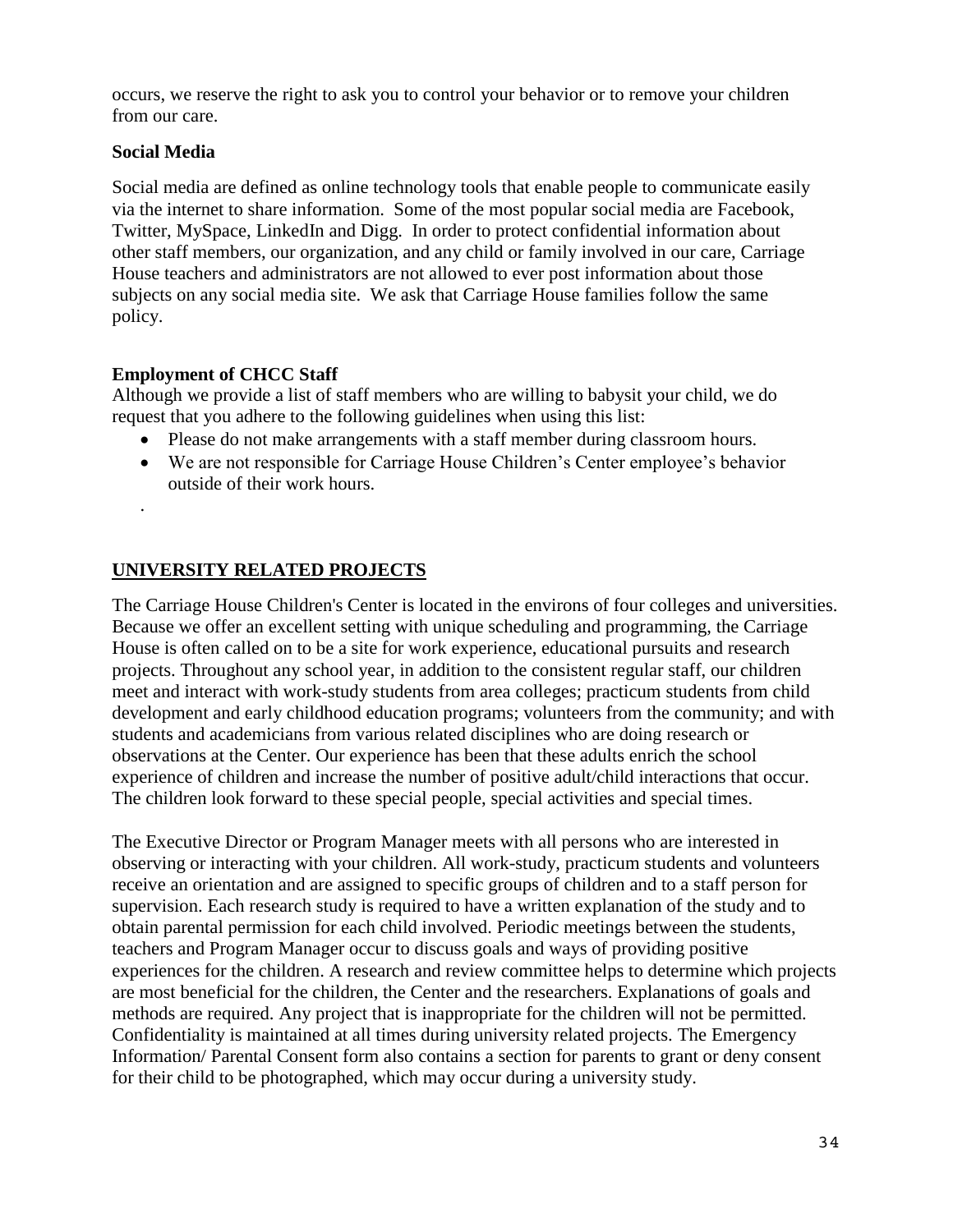#### **PARENT TEACHER ORGANIZATION**

The Parent-Teacher Organization (PTO) strives to involve administrators, teachers, staff, and parents in a variety of activities which support the philosophy of Carriage House. The goal of the PTO is to draw representatives from all these groups to work closely together to augment Carriage House programming through fund raising and parent services.

The PTO publishes a quarterly blog, to cover PTO and Center activities, organizes several fund raising events during the school year, and coordinates the recruitment and activities of Room Parents at the Center. Room Parents are parent volunteers who serve as liaisons between parents and teachers and among parents. Although Room Parent involvement is determined by the preferences of the teachers and parent volunteers in each classroom, common Room Parent activities include: creation of a classroom phone tree to facilitate communication among room families, assisting teachers with special projects, and planning periodic room parties.

The PTO meets year-round, with meeting dates and times determined each year. All parents and staff are invited to attend, and a phone-in option is provided for those unable to attend. Additional information about the PTO, including a summary of the year  $=$  fundraising events, is included in the PTO packet of information which is distributed to parents at Orientation in September.

Various Fund Raisers are organized each school year to help support Carriage House programming. These may include a spring or fall festival, Family Fun Nights, Silent Auctions and a Book Fair. The PTO bulletin board outside the main office has posted information about year-round fundraisers such as Giant Eagle Apples for Students and Box Tops for Education.

The officers of the PTO welcome your ideas, suggestions and comments. We also appreciate parents volunteering -- there are lots of opportunities for everyone to participate! Please feel free to contact us either by telephone or e-mail; our numbers and addresses are listed in the PTO information packet.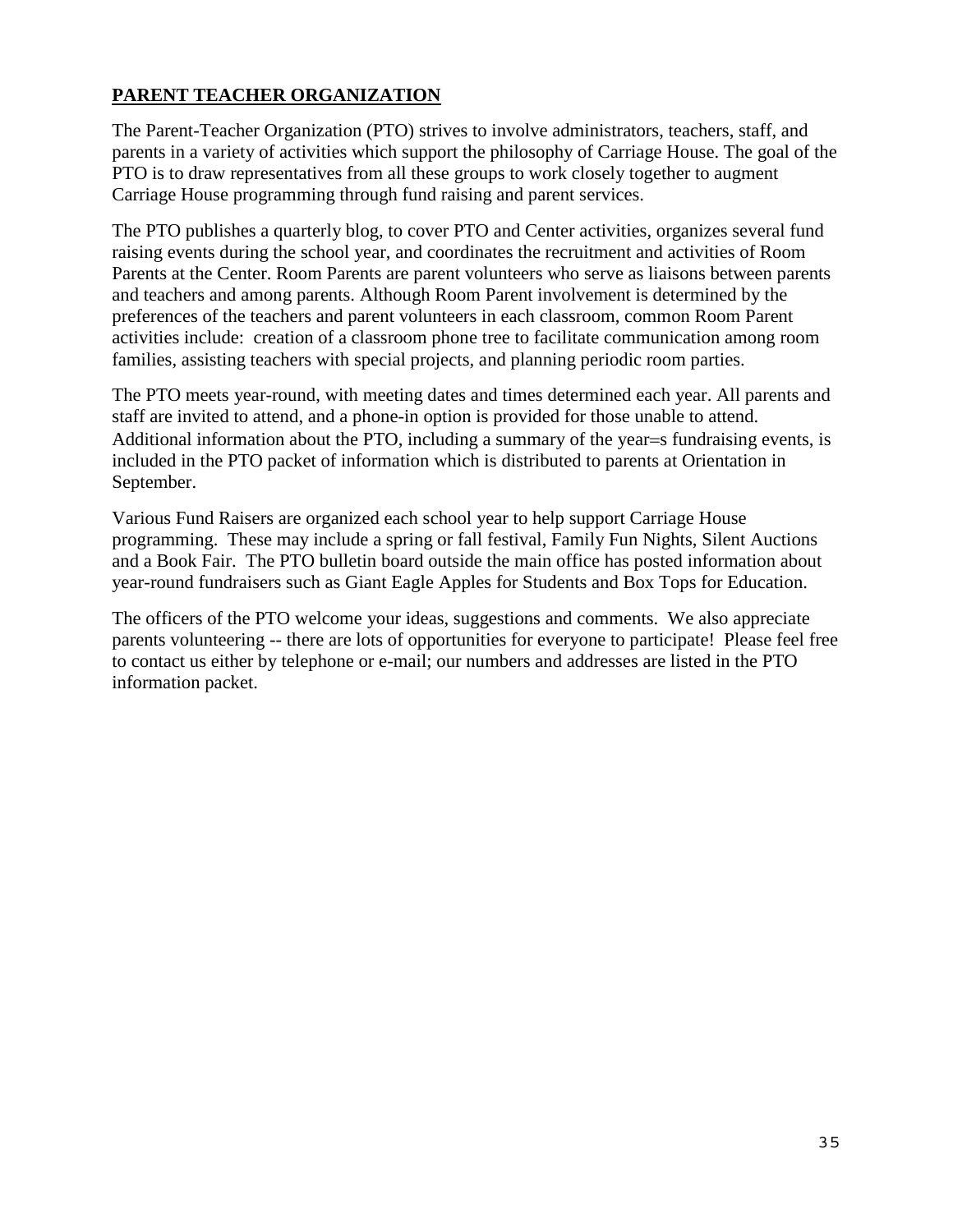#### **ADMINISTRATIVE STAFF**

Sharon Amick Executive Director Emily Stimmel Assistant Director Debbie Welch Program Director Cathy Palmisano Accountant John Buzilow Facilities Manager

Karen Mendlowitz Business Coordinator Linda Holsing Administrative Assistant Lindy LaDue Administrative Assistant

Natalie A. Kaplan President & Founder

#### **BOARD OF DIRECTORS**

#### **OFFICERS**

Gretchen Love Chair Vacant Vice-Chair Azadeh Block Secretary Jason Kushner Treasurer

#### MEMBERS

Donna Kruman Kate Black

EX-OFFICIO MEMBERS Sharon Amick Executive Director

Revised: August 2020